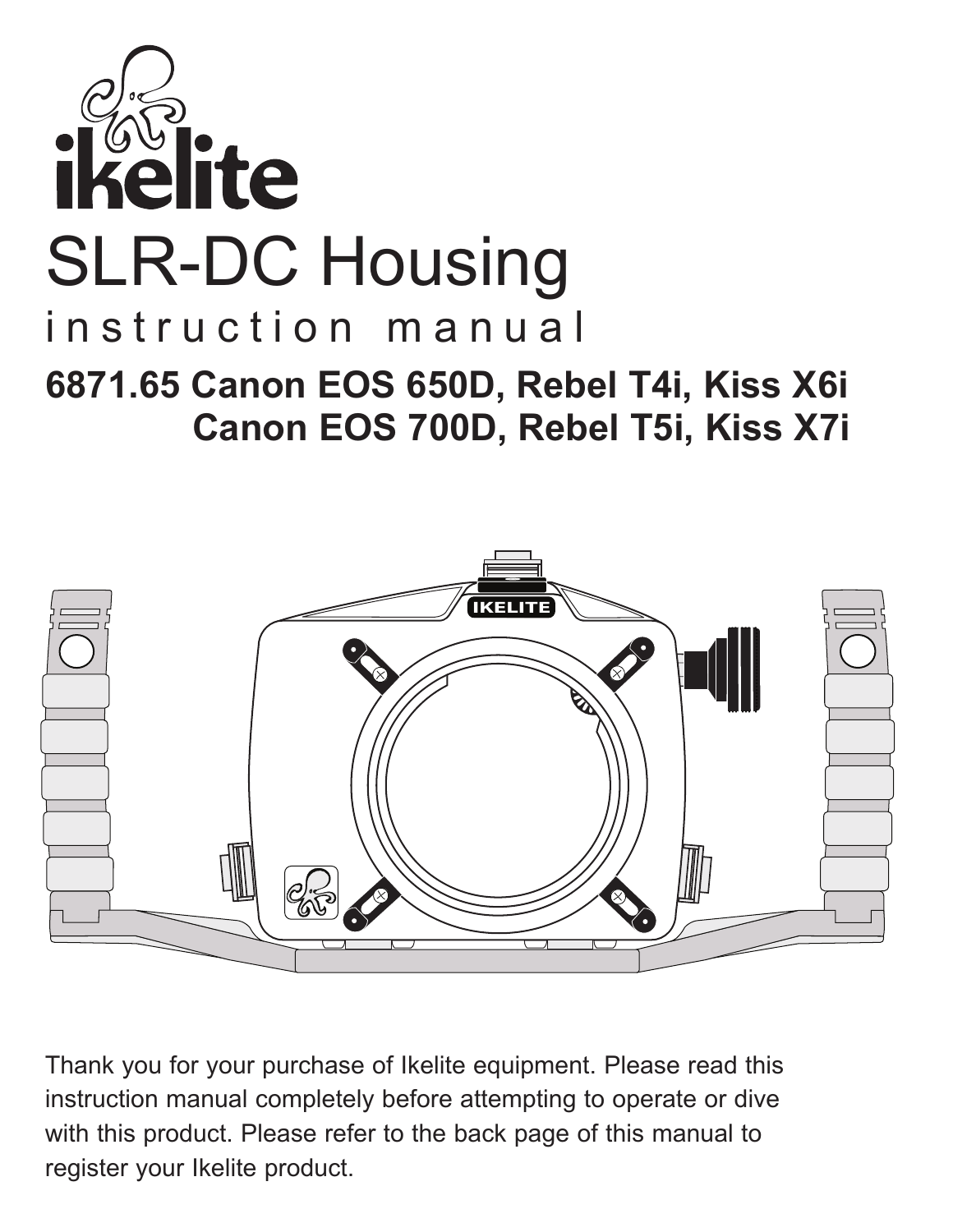# **Table of Contents**

| Attach External "Tray with Handles" to Housing P. 4        |  |
|------------------------------------------------------------|--|
|                                                            |  |
|                                                            |  |
|                                                            |  |
|                                                            |  |
|                                                            |  |
| Setting the Conversion Circuitry Strobe ID SwitchP. 8      |  |
|                                                            |  |
|                                                            |  |
|                                                            |  |
| Attaching the Flash Connection for External Strobes P. 10  |  |
|                                                            |  |
|                                                            |  |
|                                                            |  |
|                                                            |  |
|                                                            |  |
|                                                            |  |
|                                                            |  |
|                                                            |  |
|                                                            |  |
|                                                            |  |
| Attaching an Ikelite Strobe Arm to the Housing HandleP. 21 |  |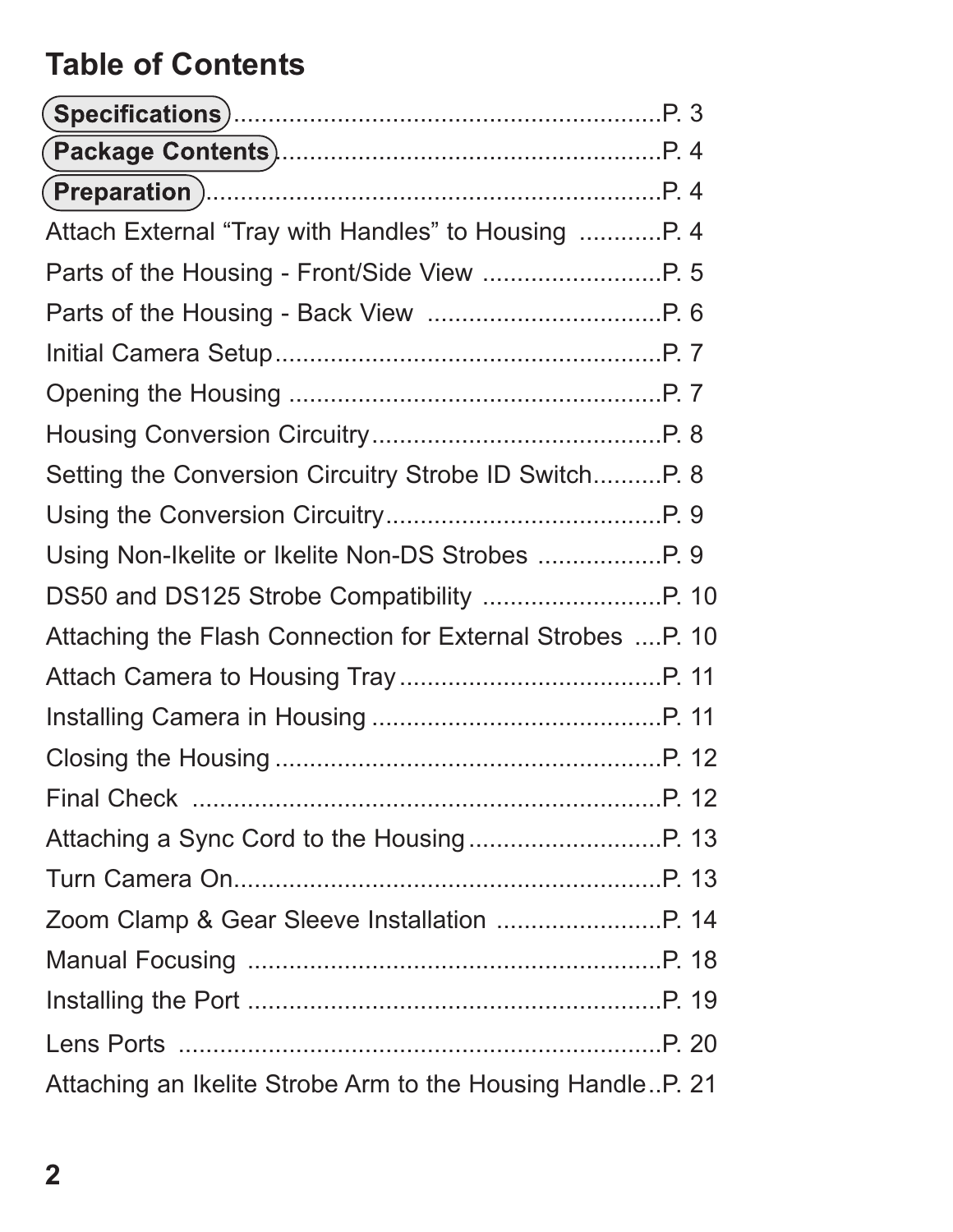# **Table of Contents - continued**

| (Maintenance)……………………………………………………………P. 26  |  |
|--------------------------------------------|--|
|                                            |  |
| (Spare Parts )……………………………………………………………P. 29 |  |
|                                            |  |
|                                            |  |
|                                            |  |
|                                            |  |
|                                            |  |

# **Specifications**

|                   | not provided for Diopter Adjustment and Flash Button.     |
|-------------------|-----------------------------------------------------------|
|                   |                                                           |
|                   |                                                           |
|                   |                                                           |
|                   | Weight 5.5lb (2.5kg) without tray & handles               |
|                   | Buoyancy Neutral in freshwater; Dependant on lens & port  |
| Built-in Flash No |                                                           |
|                   | Strobe Connection Ikelite digital TTL electrical bulkhead |
|                   | Tray Mounting 12-24 thread with 3in spacing (76mm)        |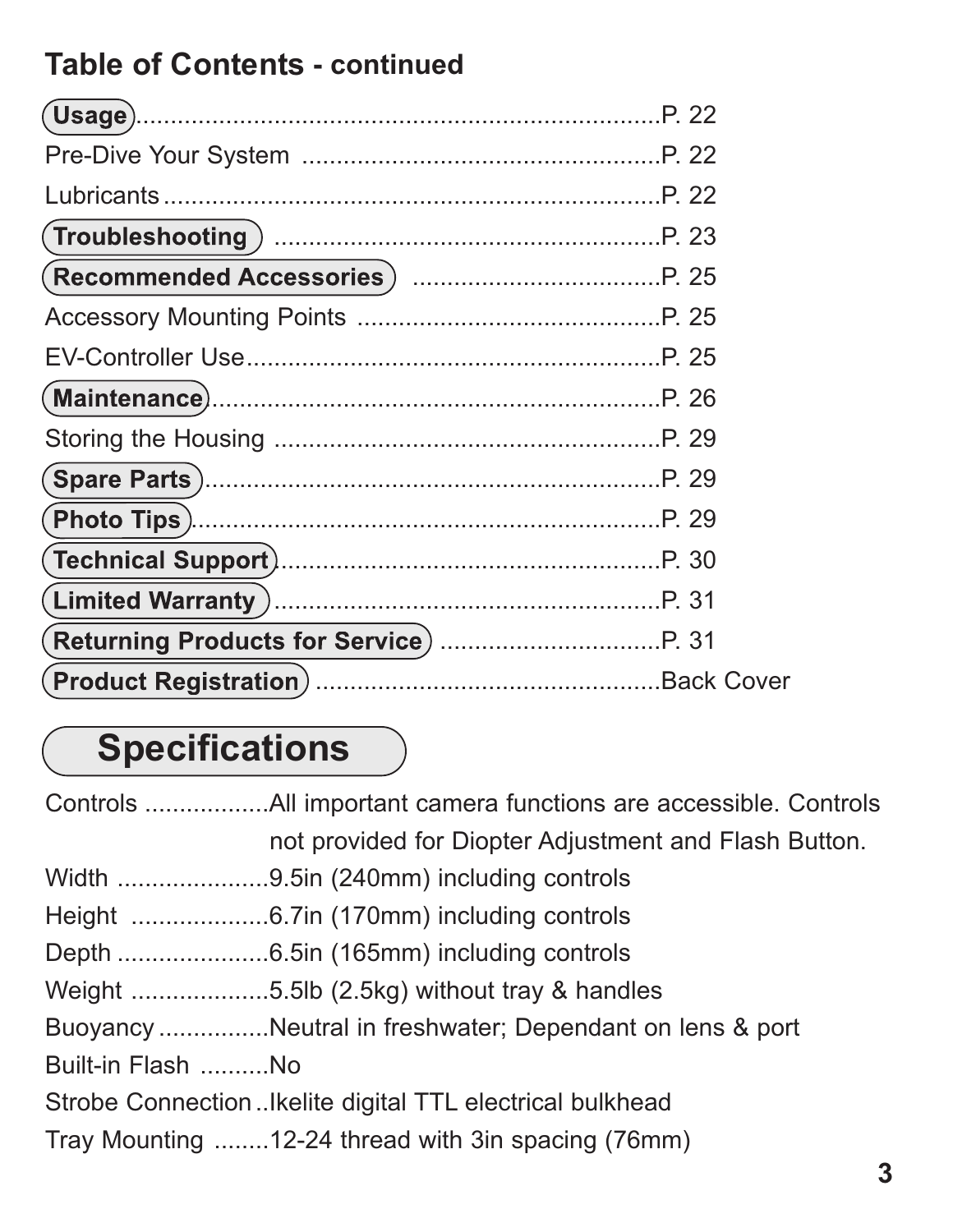# **Package Contents**

- SLR-DC Housing
- Envelope containing tray installation hardware, maintenance kit, and extra control end tips.

# **Preparation**

- Aluminum Tray & Dual Handles
- Silicone Lubricant
- Standard Zoom Clamp & Sleeve Set
- #5509.28 Large Diameter Zoom Clamp & Sleeve Set

This product has been water pressure tested at the factory and is depth rated to 200 ft. (60m). Thoroughly inspect and immerse the empty housing completely in water before installing a camera. If any fogging occurs or droplets of water enter the housing, do not install a camera. Clean the housing main o-ring and retest to make sure that it is watertight. Refer to the Troubleshooting section, page 23. We suggest that you read this instruction booklet thoroughly before use to have a full understanding of where each camera control is located, and what function each control provides. Please read your camera manual thoroughly to have a full understanding of each camera function. If you are new to underwater photography, be sure to read the Photo Tips section.

Due to the power required to operate the camera and LCD screen start each dive with a fully charged camera battery.

# **Attach External "Tray with Handles" to Housing**

Use hardware and instructions located in the clear Ikelite pouch to attach the "Tray with Handles" to your Ikelite housing.

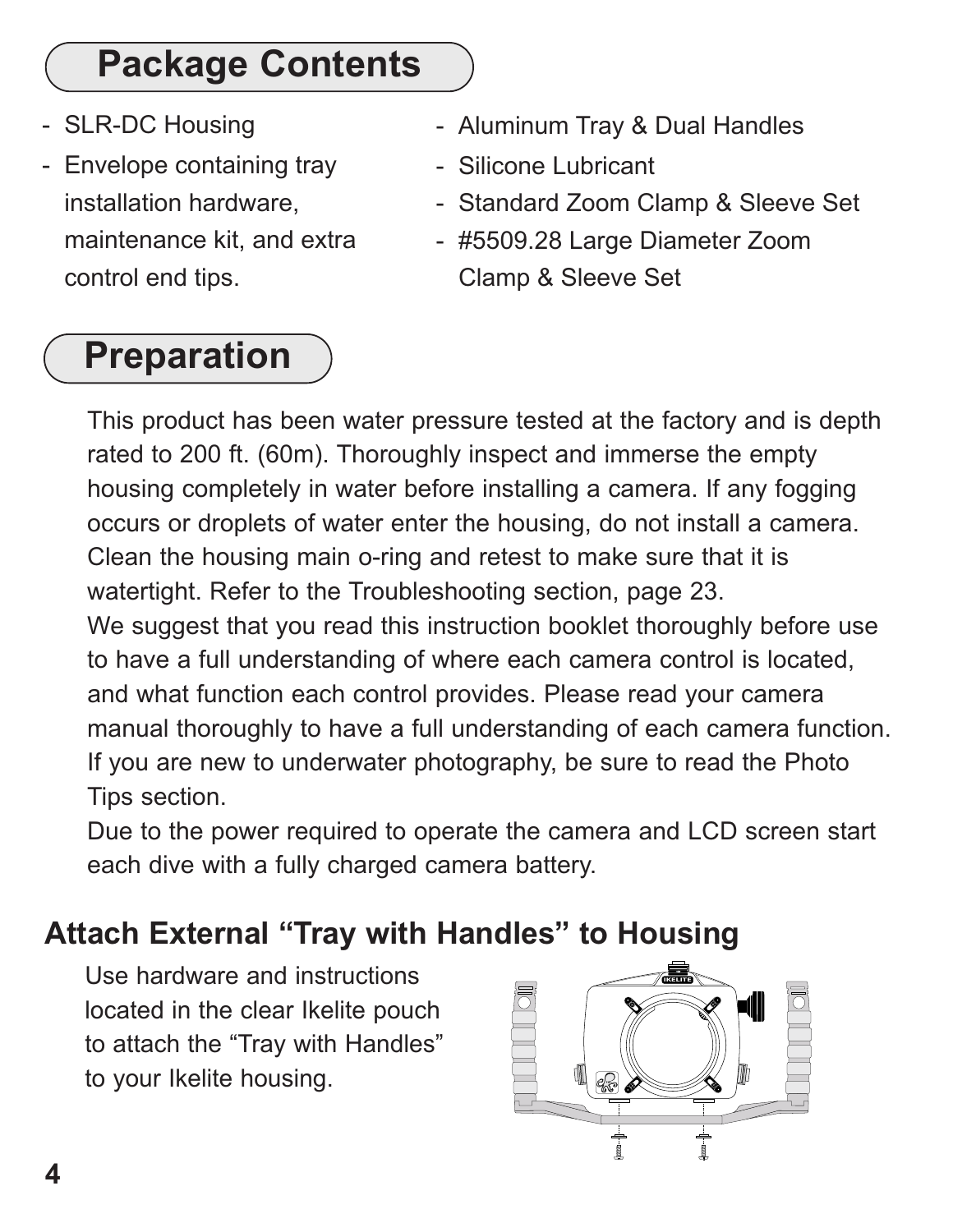## **Parts of the Housing** - Front View



Side View

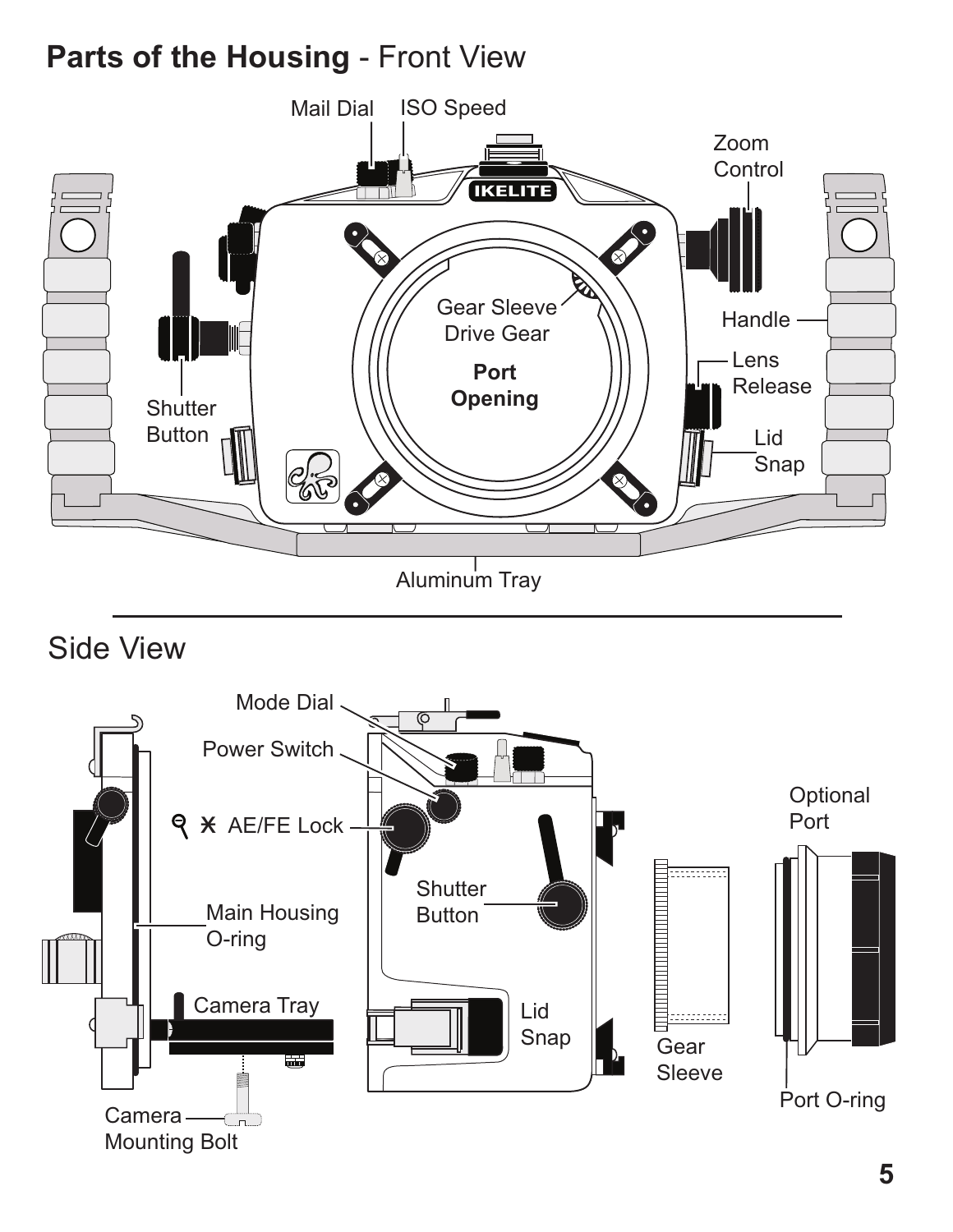#### Back View



- 1. External Strobe Connector & Cap
- 2. Menu Button
- 3. Info Button
- 4. Super-eye Optical Viewfinder
- 5. Ez Live View/Movie Shooting
- 6. **Q** AF Point/Magnify Button
- 7. **Aperture/Exp. Comp.**
- 8. Quick Control Button
- 9. A WB White Balance Button
- 10. **Only Drive Mode Selection Button**
- 11. Setting Button
- 12. AF Operation Selection Button
- 13. ▼ Picture Style Selection Button
- 14. Playback Button
- 15. Erase Button
- 16. Flash Mode "-" Compensation
- 17. Flash Mode "+" Compensation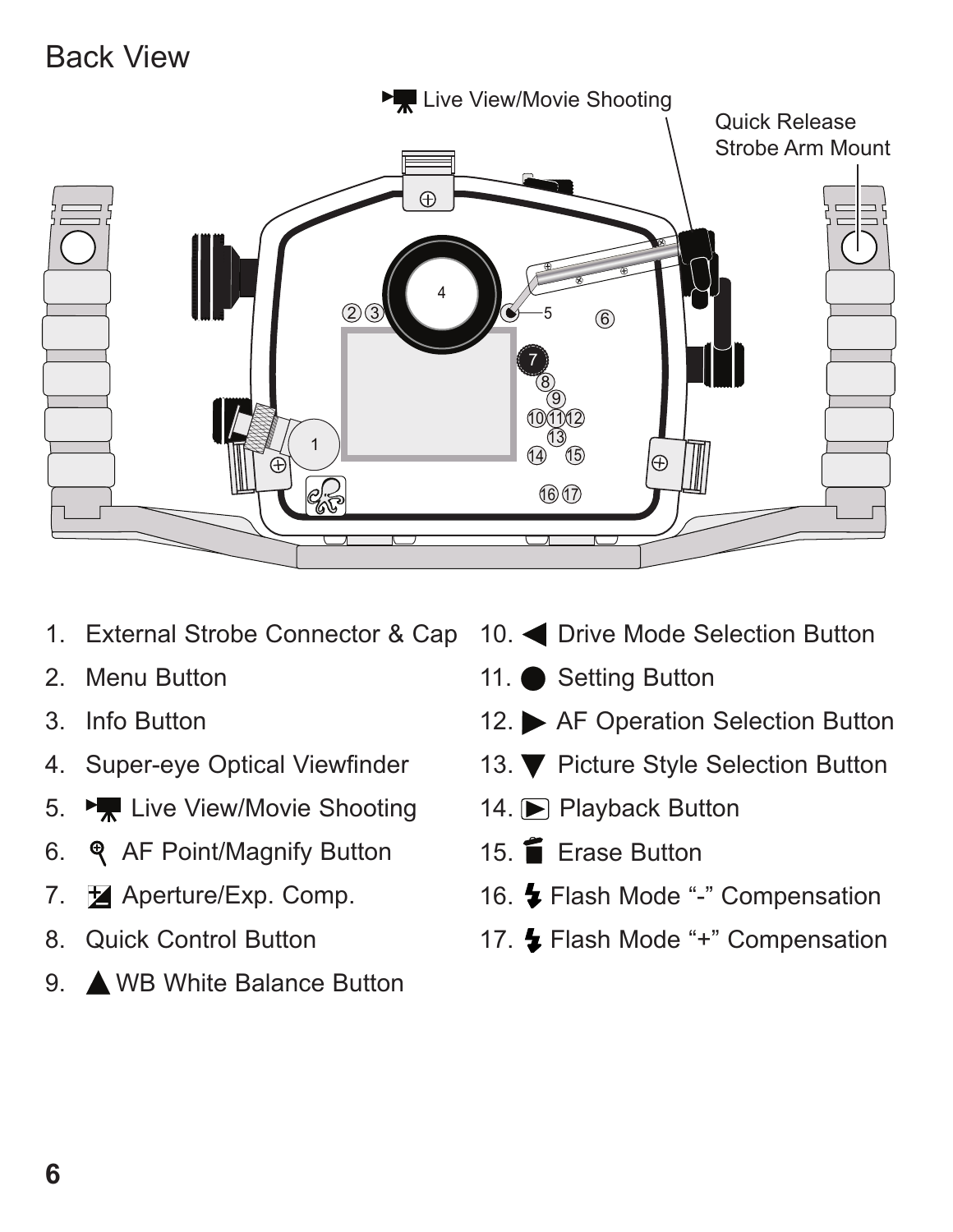# **Initial Camera Setup**

- Insert a fully charged battery.
- Insert an SD or SDHC memory card.
- Set the mode dial to "M" manual.
- Set shutter speed to 1/60th second or 1/125th second for fast moving subjects. Maximum shutter speed of 1/250th second recommended to allow full power flashes from strobes. Set aperture to F8 for general photography or F22 for macro photography (close-ups).
- Set Image quality to "L, 18M", or other desired setting.
- Set Image review to "8 seconds" and Red-eye reduc. to "Disable."
- Set Flash control: Flash firing to "Enable."
- Set Auto Lighting Optimizer to "Disable."
- Set Metering Mode to "Center-weighted average."
- Set Live View shoot, to "Enable."
- Set AF method to "Quick mode."
- Set Metering timer to "4 sec."
- Set Auto power off to "15 min."
- Set LCD auto off to "Disable."
- Set White Balance to Auto "AWB."
- Set ISO to "200."

# **Opening the Housing**

Lid Snaps have a **Lock**. To open, push Lid Snap Lock forward and lift as shown. Keep pressure on the Lid Snap so it does not fly open quickly. Lid Snaps have a lot of spring tension once they go over center, so have a firm grip on the Lid Snap. Lid Snaps may be opened one at a time.

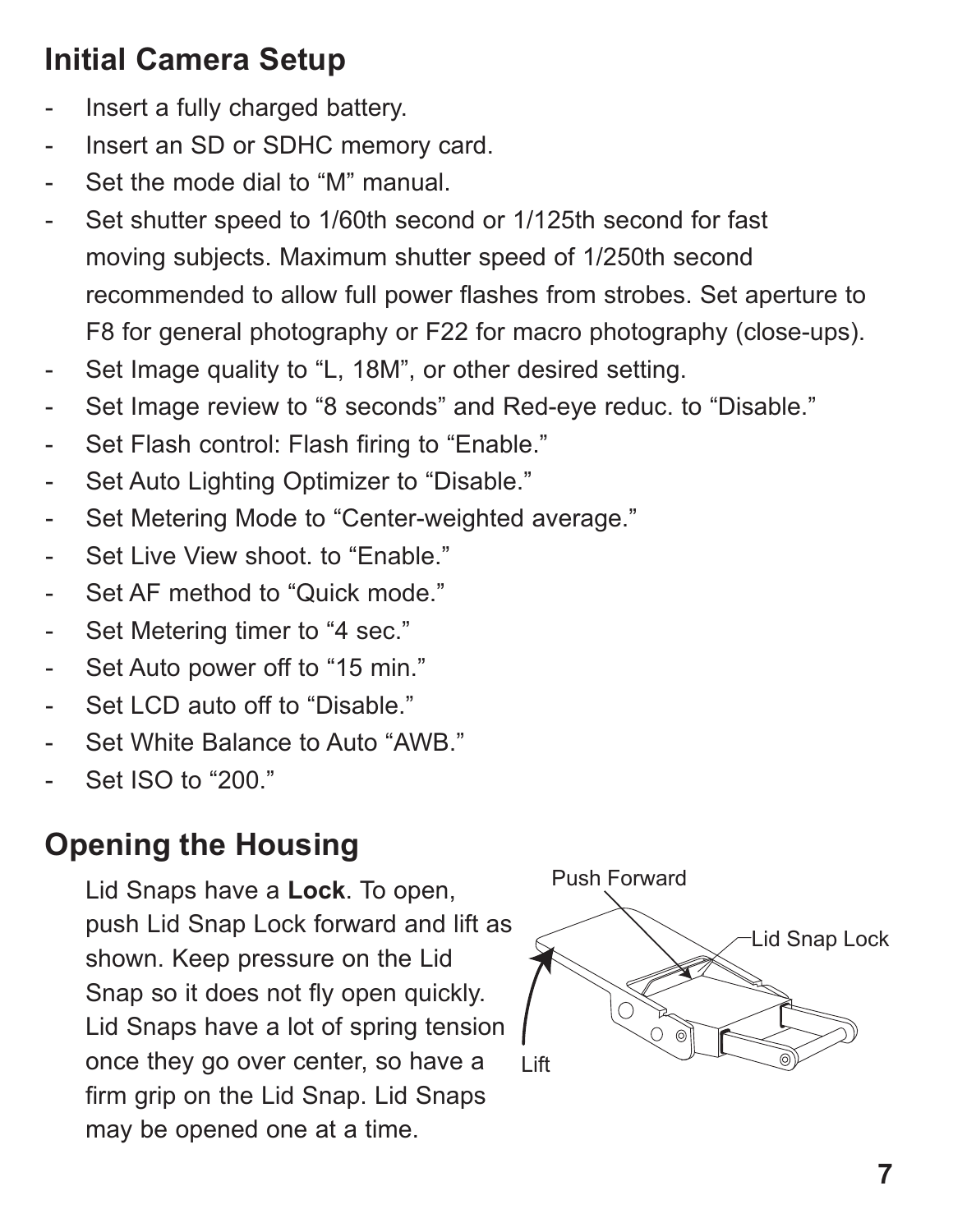## **Housing Conversion Circuitry**

This housing contains Ikelite designed Conversion Circuitry. Once attached, turn the strobe on first before turning on the camera. When used with Ikelite DS Strobes the Conversion Circuitry provides real TTL flash exposure with over and underexposure compensation from +2 to -2 f-stops in 1/2 stop increments.

The Conversion Circuitry also offers Manual exposure control with 3 1/2 f-stops of underexposure control in 1/2 stop increments.

The Conversion Circuitry is powered by the Ikelite DS Strobe when connected to the housing with the 4103.51 single or 4103.52 dual sync cord. When using two strobes with the dual sync cord, the primary strobe connected to the cord without the red band, must be turned on to power the Conversion Circuitry. Always keep both strobes connected to your dual sync cord underwater. Do not exchange your secondary strobe for a dust cap which may not be waterproof.

## **Setting the Conversion Circuitry Strobe ID Switch**

On the bottom of the housing camera tray is a switch for setting the DS Strobe ID. Set the switch to the Model of DS Strobe being used.

When using dual strobes of different models such as a DS51 and a DS161, set the ID switch to DS51 or the smaller strobe.

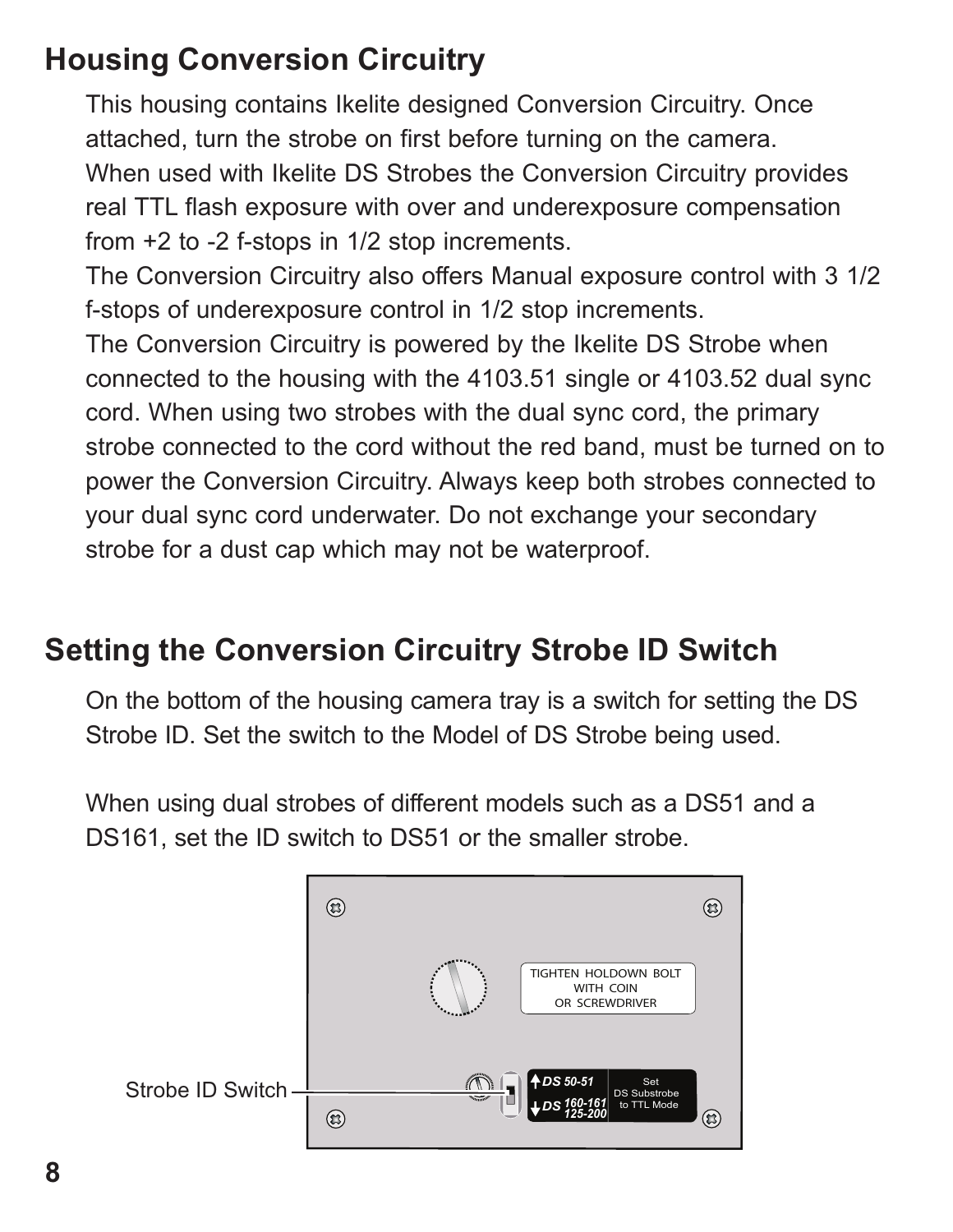# **Using the Conversion Circuitry (Set DS Strobe to TTL mode)**

#### - **Mode and Compensation Buttons**

The Conversion Circuitry default is set to TTL. To switch between TTL and Manual Modes, depress both Mode Buttons at the same time and keep them depressed until you see the desired Yellow LED Mode illuminate.

- **TTL Mode** (indicated when the yellow LED directly below TTL is illuminated). TTL Mode is the default setting. When the DS Strobe is powered ON, the yellow TTL LED will illuminate. None of the Red LEDs will illuminate. This indicates that no  $(+)$  plus or  $(-)$  minus compensation is selected. Depress the Mode buttons to select +/- compensation. Note that the TTL +/- compensation values are in the yellow bar with the heading TTL.
- Manual Mode (indicated when the yellow LED directly below the M is illuminated). When the Manual Mode is selected, the Red LED directly below the F (full power) will illuminate. Note that the Manual minus (-) compensation values are in the black bar with the heading M. **Set DS Strobe to TTL mode. This will allow the strobe power to be varied in manual mode.**



# **Using Non-Ikelite or Ikelite Non-DS Strobes (Strobe 50, 100A, 200, 400) with this Housing**

The Conversion Circuitry is automatically disabled when used with a Non-Ikelite or Non-DS Strobe. These Strobes can be used in their manual mode utilizing any power settings provided on the Strobe.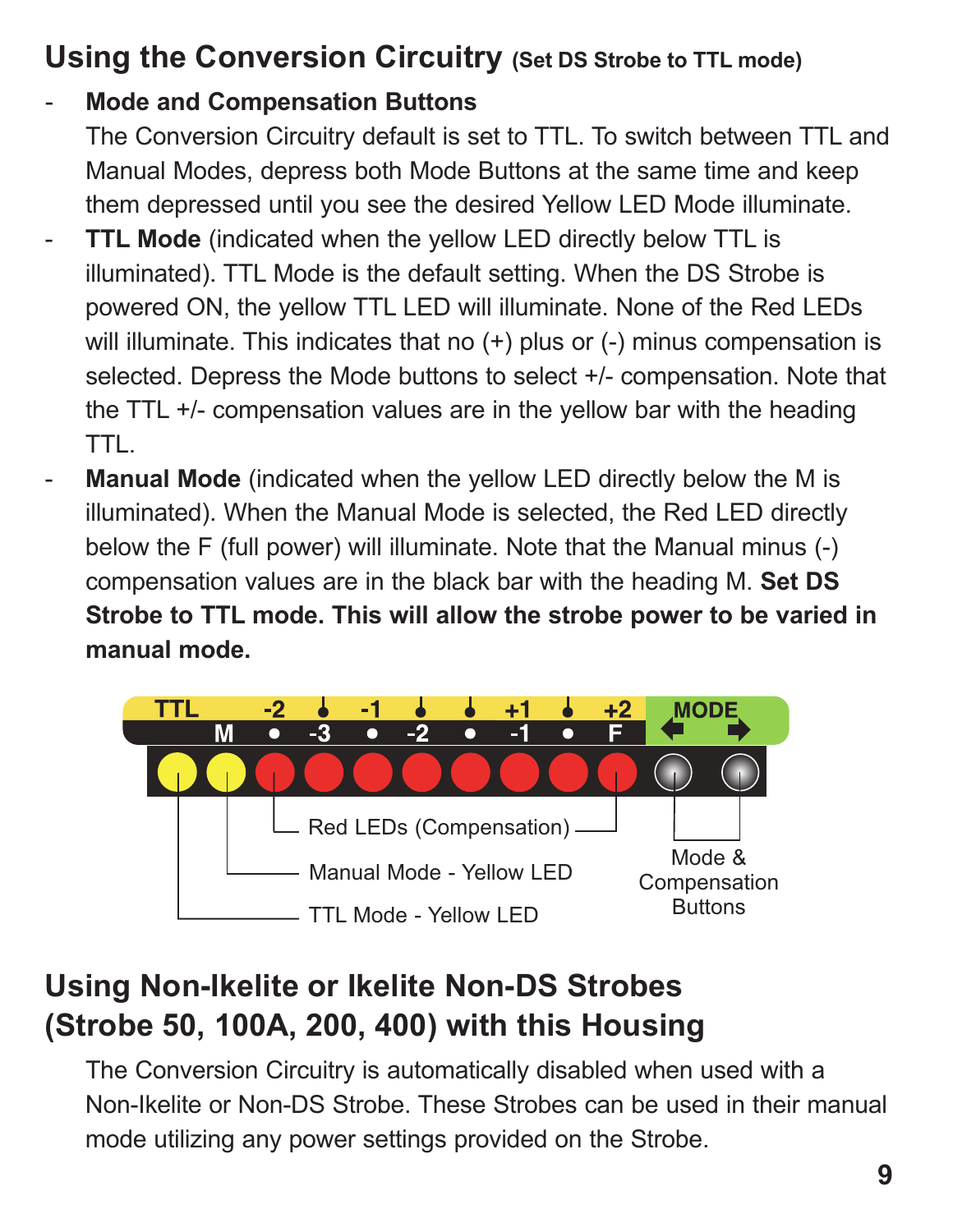# **DS50 and DS125 Strobe Compatibility**

- Older **DS50** Strobes with Serial Number below 63,850 can NOT be updated to operate correctly with the latest TTL conversion circuitry. Older **DS50** Strobes with Serial Number between 63,850 and 69,999 require upgrade of electronics to operate. Cost of update depends on strobe circuitry. Strobe must be returned to Ikelite for evaluation to provide an estimate of upgrade cost.
- Older **DS125** Strobes with Serial Number below 2,500 can NOT be updated to operate correctly with the latest TTL conversion circuitry. Older **DS125** Strobes with Serial Number between 2,500 and 4,999 require upgrade of electronics to operate. Cost of update depends on strobe circuitry. Strobe must be returned to Ikelite for evaluation to provide an estimate of upgrade cost.

### **Attaching the Flash Connection for External Strobes**

When using an external strobe, connect the housing hotshoe connector. Slide the connector into the hotshoe mount on the camera from the back

of the camera as shown. Slide the connector forward until it stops. Make sure the hotshoe is **all the way forward** in the camera mount to assure a good connection. Due to limited clearance between the camera hotshoe mount and the housing back, the hotshoe connector should be attached **before** the camera is secured with the mounting bolt.

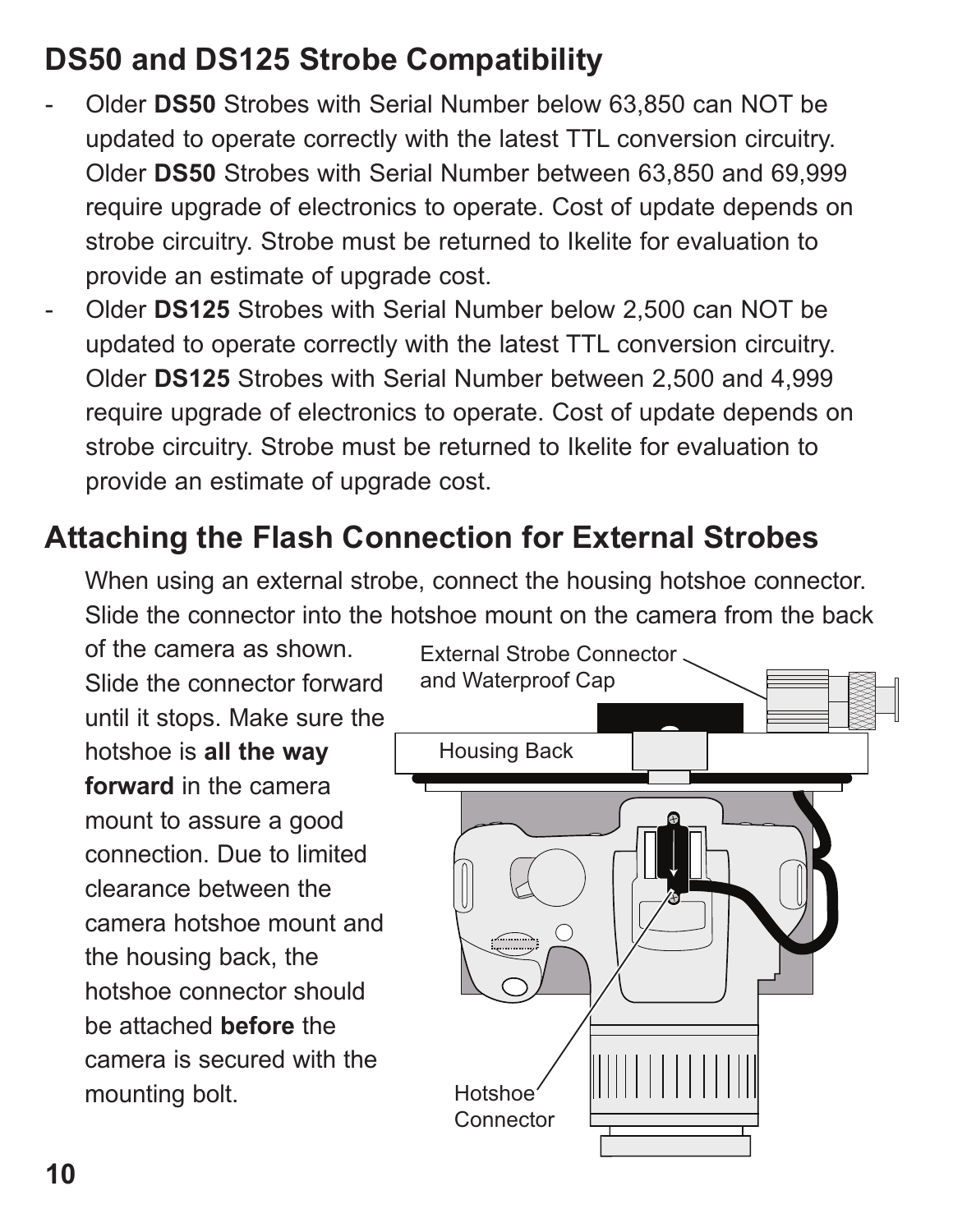# **Attaching Camera to Housing Tray**

Remove the back from the housing. The mounting tray for the camera is secured to the housing back. Position the camera and lens on the camera tray, and then secure it with the mounting bolt which threads into the camera's tripod socket.

Use a flathead screwdriver (recommended) or coin to tighten the Mounting Bolt so the camera bottom is flush against the tray.



#### **Installing Camera in Housing**

Before installing the camera, pull out on the controls in the front section of the housing. This will allow the camera to slide in easier. Once the camera is installed and the lid snaps have been closed, return the controls to their operating position.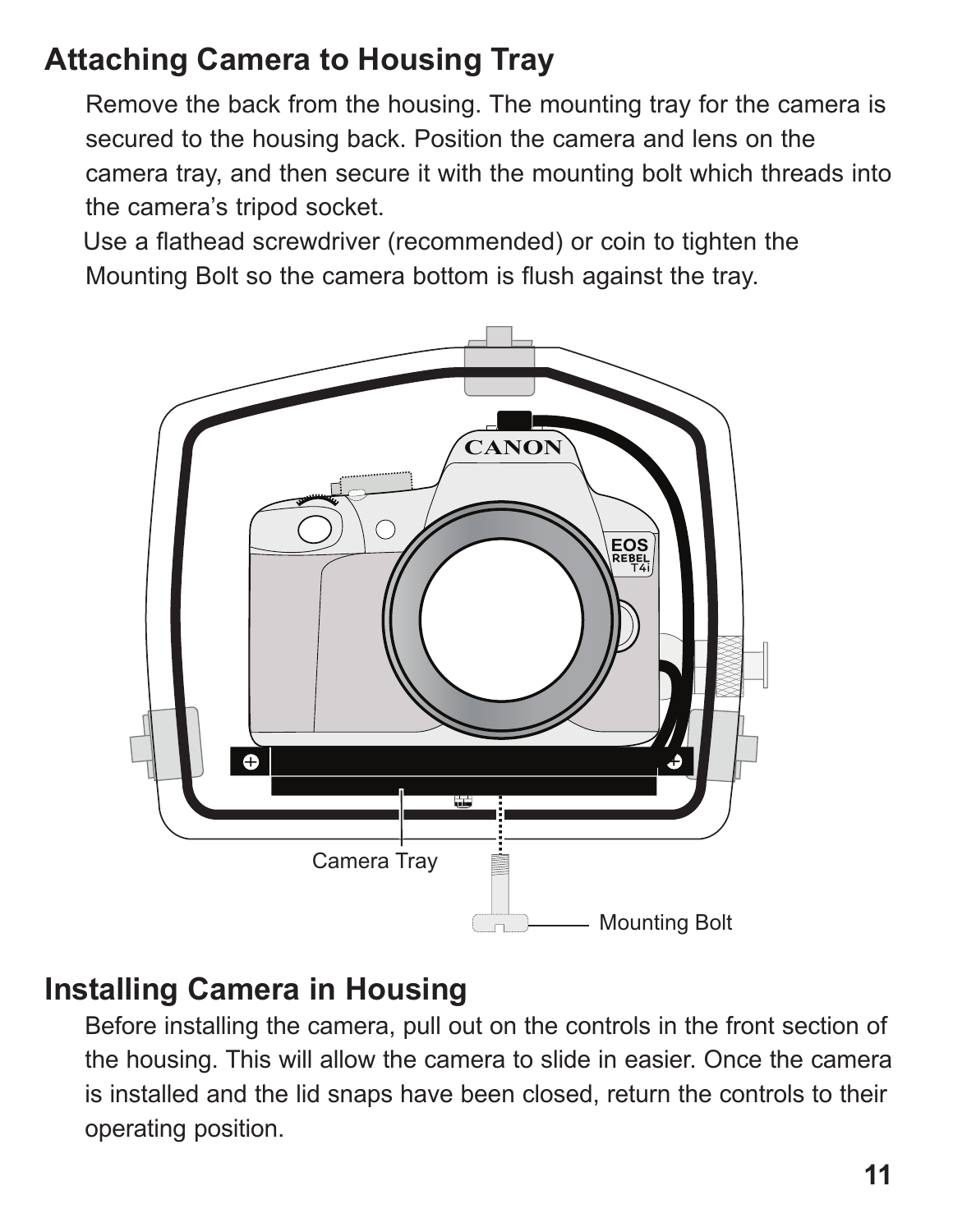# **Closing the Housing**

- 1. Place housing face down in your lap.
- 2. Check to see that there is an o-ring on the housing back that is clean and in its proper location.
- 3. Guide the back onto the housing. The o-ring should touch the housing all the way around. There should be an even gap all the way around between the housing and the housing back.
- 4. Lift the lid snaps so they are extended and place the lid snap into the corresponding hook on the housing back.
- 5. To close the housing, push down on the lid snaps until they snap into place. Lid snaps on opposite sides of the housing should be closed at the same time. Be sure they are down far enough to engage the lid-snap lock.

# **Final Check**

Once the housing is closed, check the o-ring seal. Check the gap between the housing back and the housing. It should be even all the way around the housing.

Look through the clear plastic back at the o-ring. You should see a darkened area where the o-ring is compressed against the housing back. If you do not see an even black compression seal all the way around the back, open the lid snaps, reseat the housing back and close the lid snaps. Visually check the seal again.

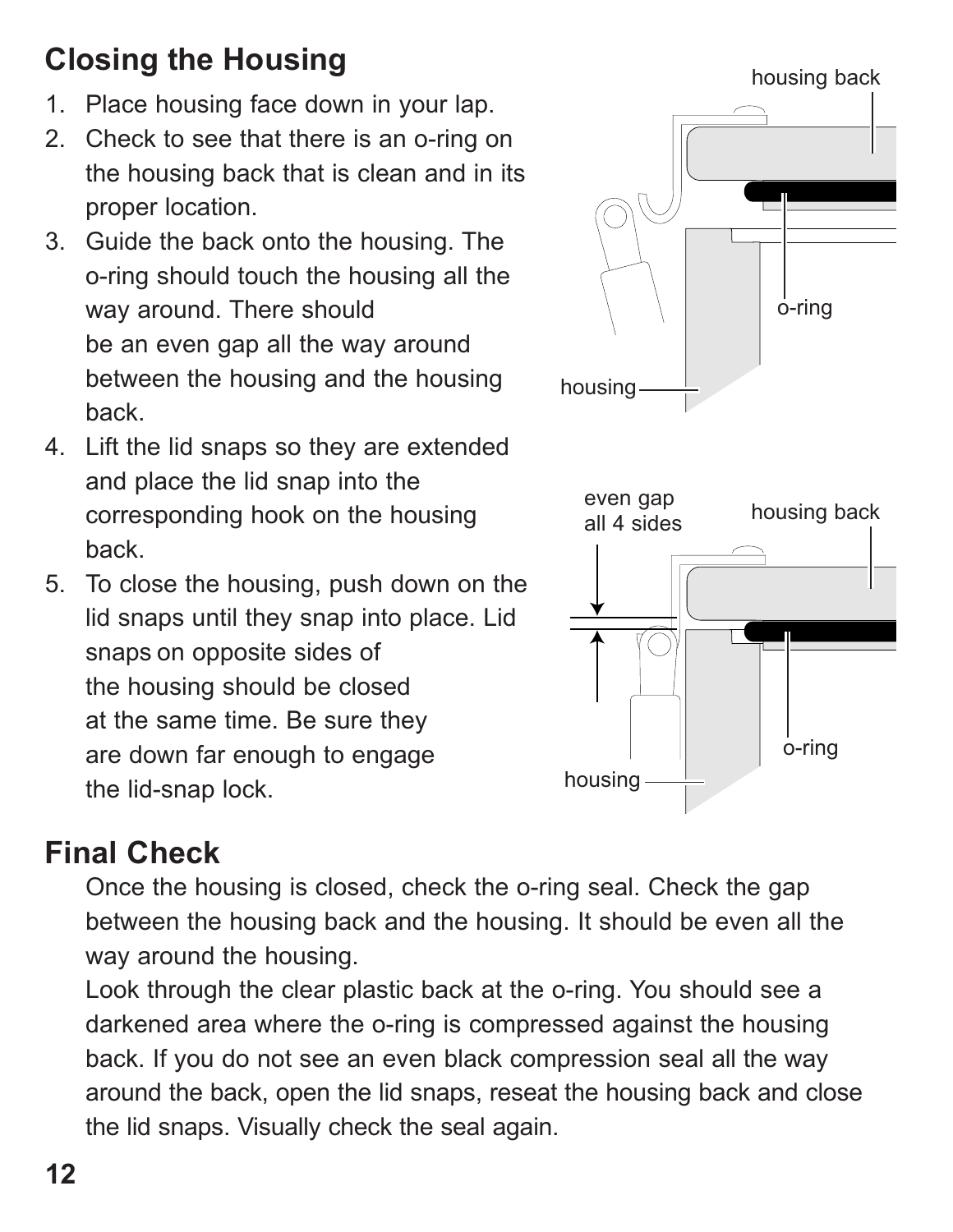# **Attaching a Sync Cord to the Housing**

The Housing Bulkhead is designed to accept only an Ikelite 5-pin TTL Sync Cord.

- 1. Lightly lubricate the Sync Cord O-ring. Use ONLY Ikelite lubricant (supplied with housing).
- 2. Remove Bulkhead Cap from Housing Bulkhead.
- 3. Line up the Sync Cord Pins with the corresponding Bulkhead receptacles. Gently insert Sync Cord into Bulkhead. DO NOT force this installation. *If the Sync Cord does not seat properly inside the Bulkhead, the pins and receptacles are improperly aligned (repeat Step 3).*
- 4. Tighten the Knurled Nut snugly using your Index finer and thumb. DO NOT use pliers or other tools to tighten the Knurled Nut.



### **Turn Camera On**

Turn the camera on and operate each of the housing controls to get a feel for using the camera in the housing. Take a few test shots on land before entering the water.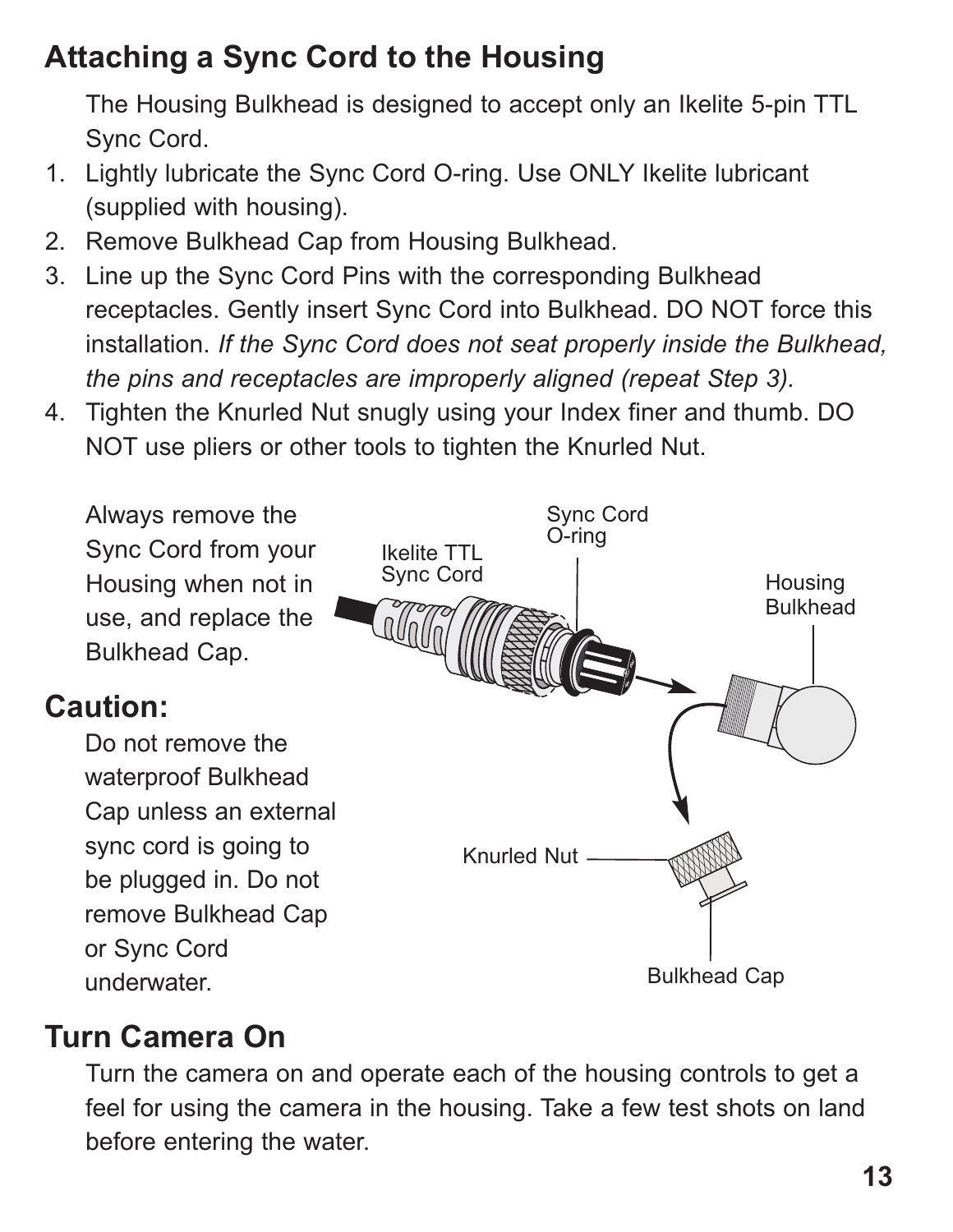## **Preparing to Install Zoom Clamp & Gear Sleeve**

Determine the type of lens being used on the camera.

**Type 1** Lenses have a lens opening that is NOT larger in diameter than the zoom ring. **(Fig. 1)**.



#### **Type 2** Lenses have a lens

opening that IS larger in diameter than the zoom ring. **(Fig. 2)**.

## **Zoom Clamps & Gear Sleeves Included with Housing**

There are 2 different Zoom Clamps and Gear Sleeves provided with the housing. Start with the suggested Zoom Clamp and Gear Sleeve depending on the Type of lens being used. See **(Fig. A or B)**

**Normally used with Type 1 lens (Fig.1)** #9059.8 small diameter clamp:

For use with #0073 sleeve

**Normally used with Type 2 lens (Fig.2)** #5509.28 Package #9059.9 large diameter clamp: For use with #0073.1 sleeve



small diameter zoom clamp #9059.8

**Figure A**

narrow grooved + extension tabs thick ribs  $\sim$   $\parallel$  thin ribs **ANNOUNCA** 

> #0073.1 sleeve: Use with large diameter zoom clamp #9059.9

> > **Figure B**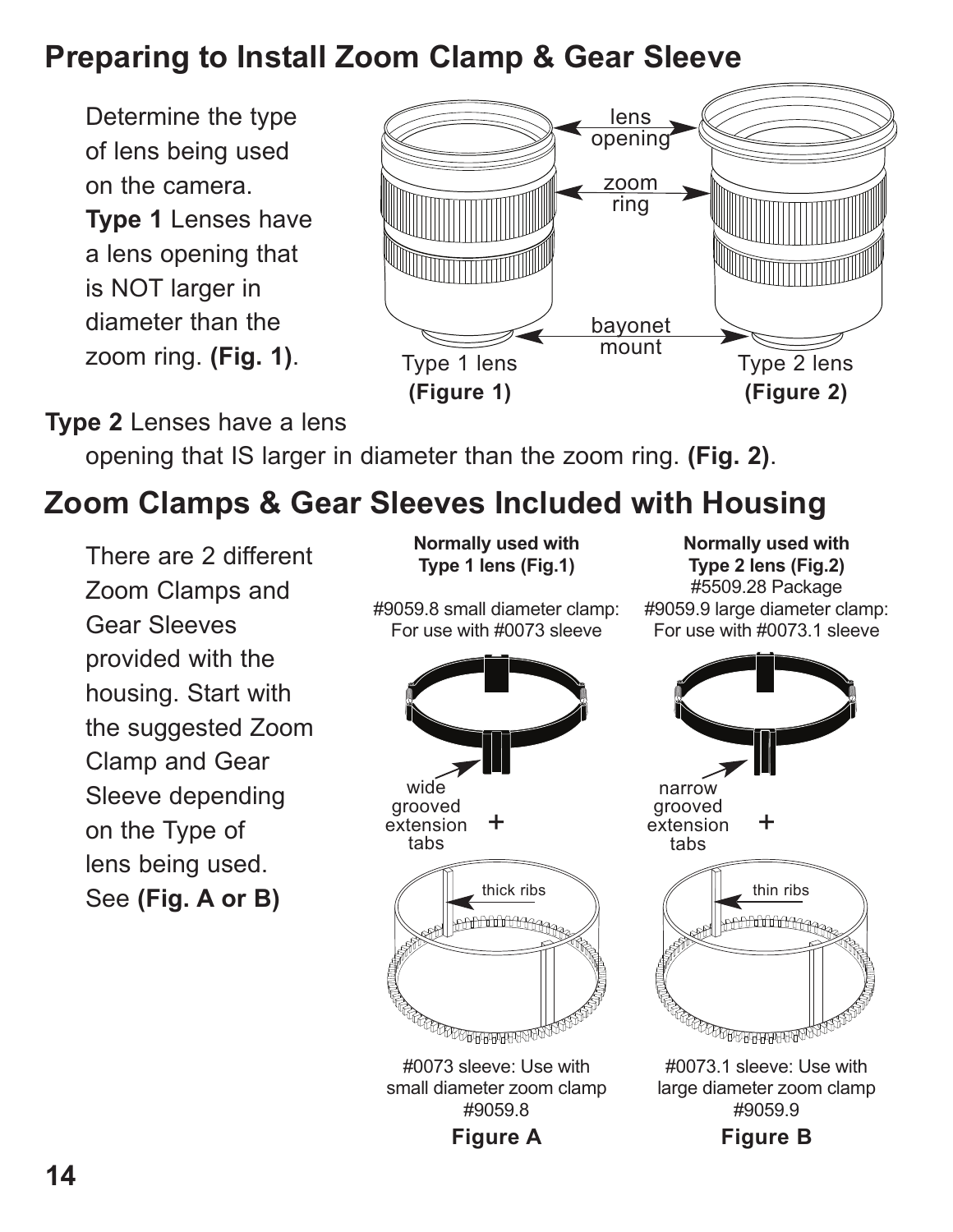#### **Installing the Zoom Clamp & Gear Sleeve On the Type 1 Lenses**

The Zoom Clamp has springs so it can be expanded to fit over the Zoom Ring of the lens - figure C, page 15.

Install the Zoom Clamp with the extension tabs toward the rear element of the lens. After installing the Zoom Clamp and Gear Sleeve - figures D & E, page 16, install the Lens Port and rotate the Zoom Ring on the lens. If the Zoom Ring and Gear Sleeve do not mesh properly, install the rubber strips (supplied) to the inside diameter of the Zoom Clamp as shown in figure F, page 16.

Two thicknesses of rubber strips are provided. Start by installing the thinnest rubber strips. If the Zoom Clamp still is not tight enough and meshes improperly with the Gear Sleeve, use the thicker rubber strips. Reinstall the Zoom Clamp, Sleeve. Mesh Gear Sleeve teeth with Black Housing Drive Gear, figure G, page 18, and then install the Lens Port. After installing the port, pages 19 & 20, rotate the housing Zoom Control Knob to see that the Gear Sleeve is properly rotating the lens Zoom Ring.



**Type 1 lens mounted to camera**

**Figure C**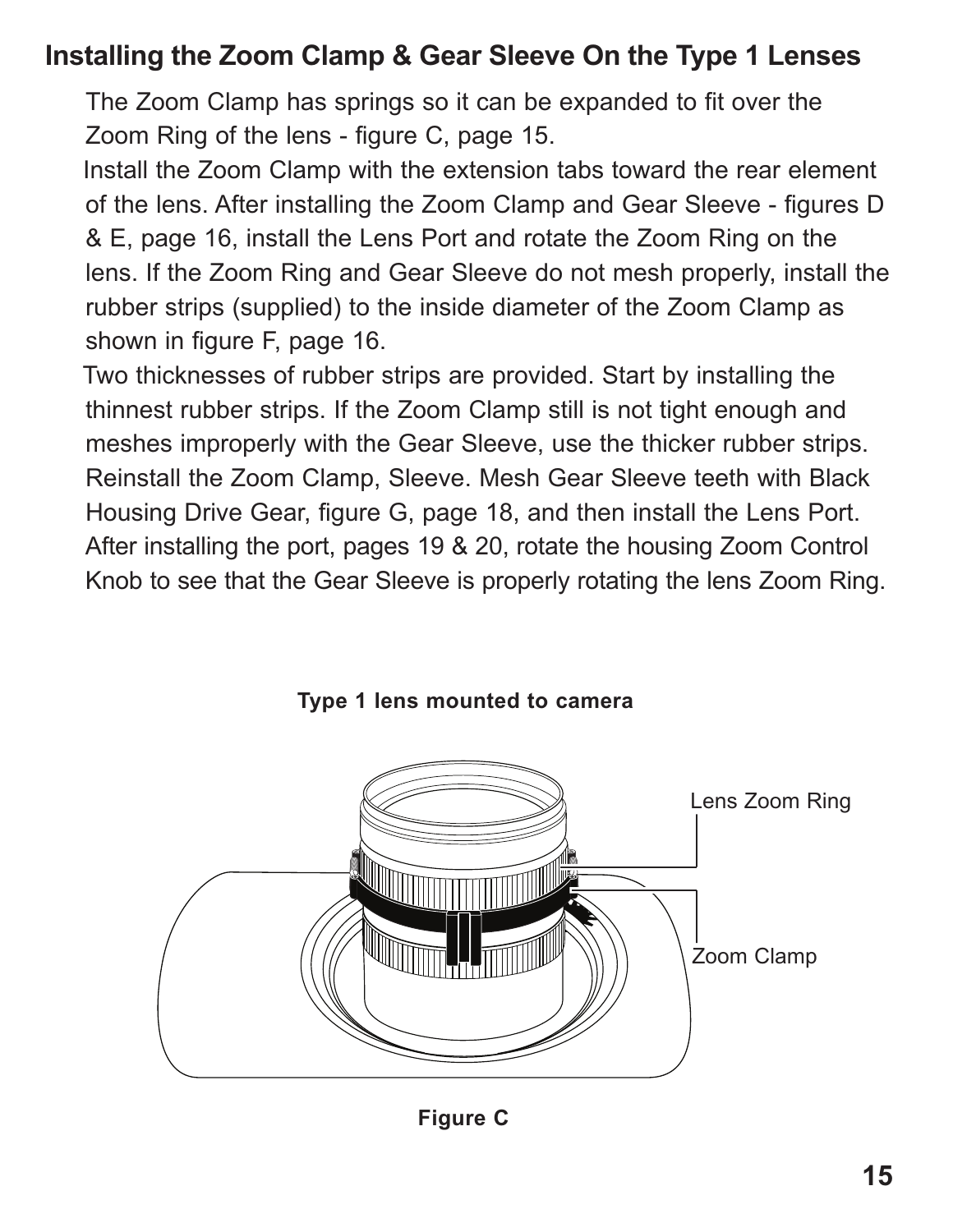

**Figure D**



**Figure E**

**Figure F**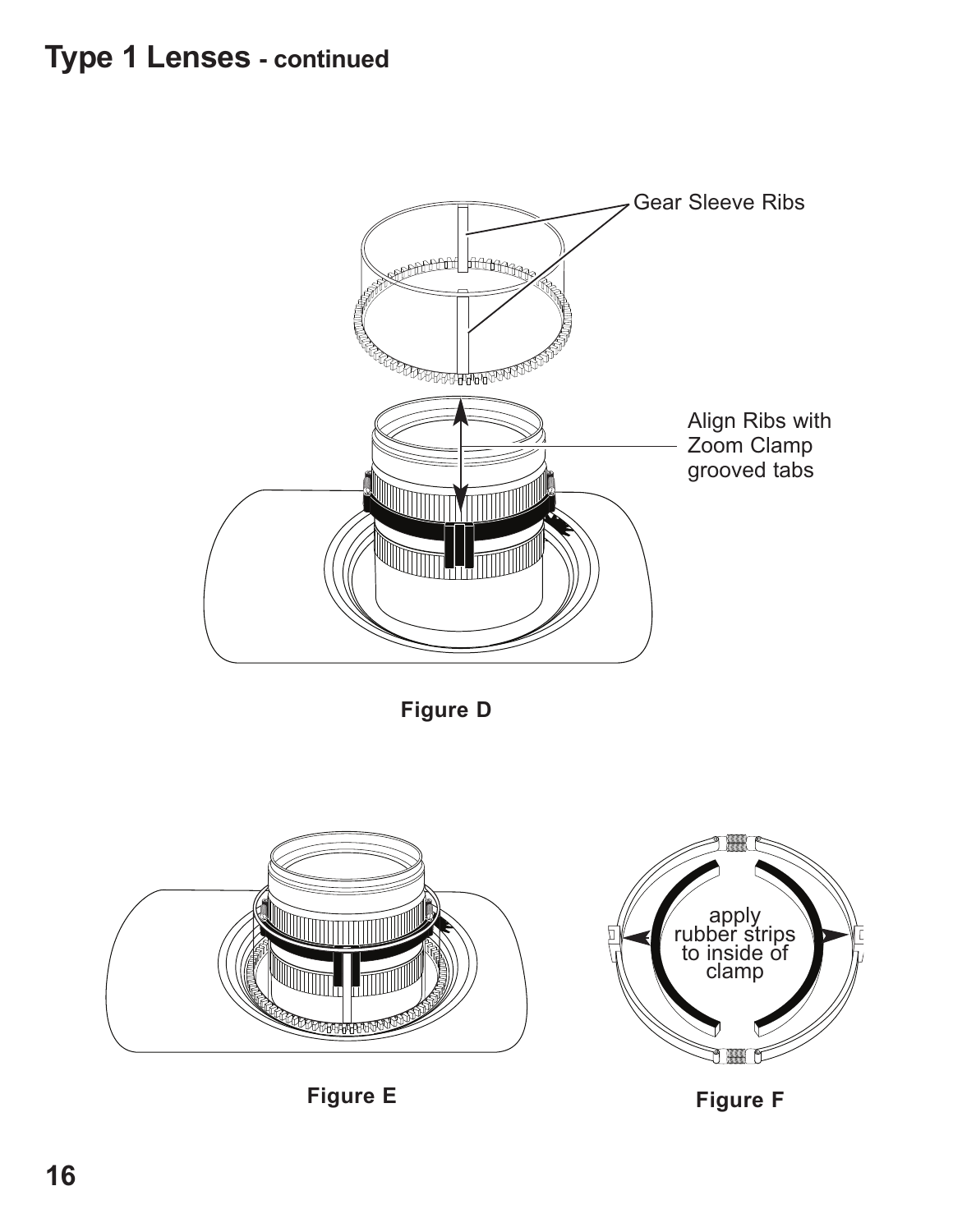#### **Installing the Zoom Clamp & Gear Sleeve On Type 2 Lenses**

Due to the larger diameter lens opening on Type 2 lenses, the Zoom Clamp and Gear Sleeve need to be installed from the rear (bayonet end) of the lens. Use the housing Lens Release Control and remove the camera lens from the camera body, after the camera and lens have been installed in the housing.

 align with the Gear Sleeve ribs. If necessary, install rubber strips to Place the Gear Sleeve in the housing opening as shown. Install the black Zoom Clamp on the Lens Zoom Ring and lower the lens into the housing opening. Make sure the Zoom Clamp grooved tabs expand the Zoom Clamp so it meshes properly with the Gear Sleeve. Bayonet lens into camera body and align Gear Sleeve teeth with Black Housing Gear Teeth.

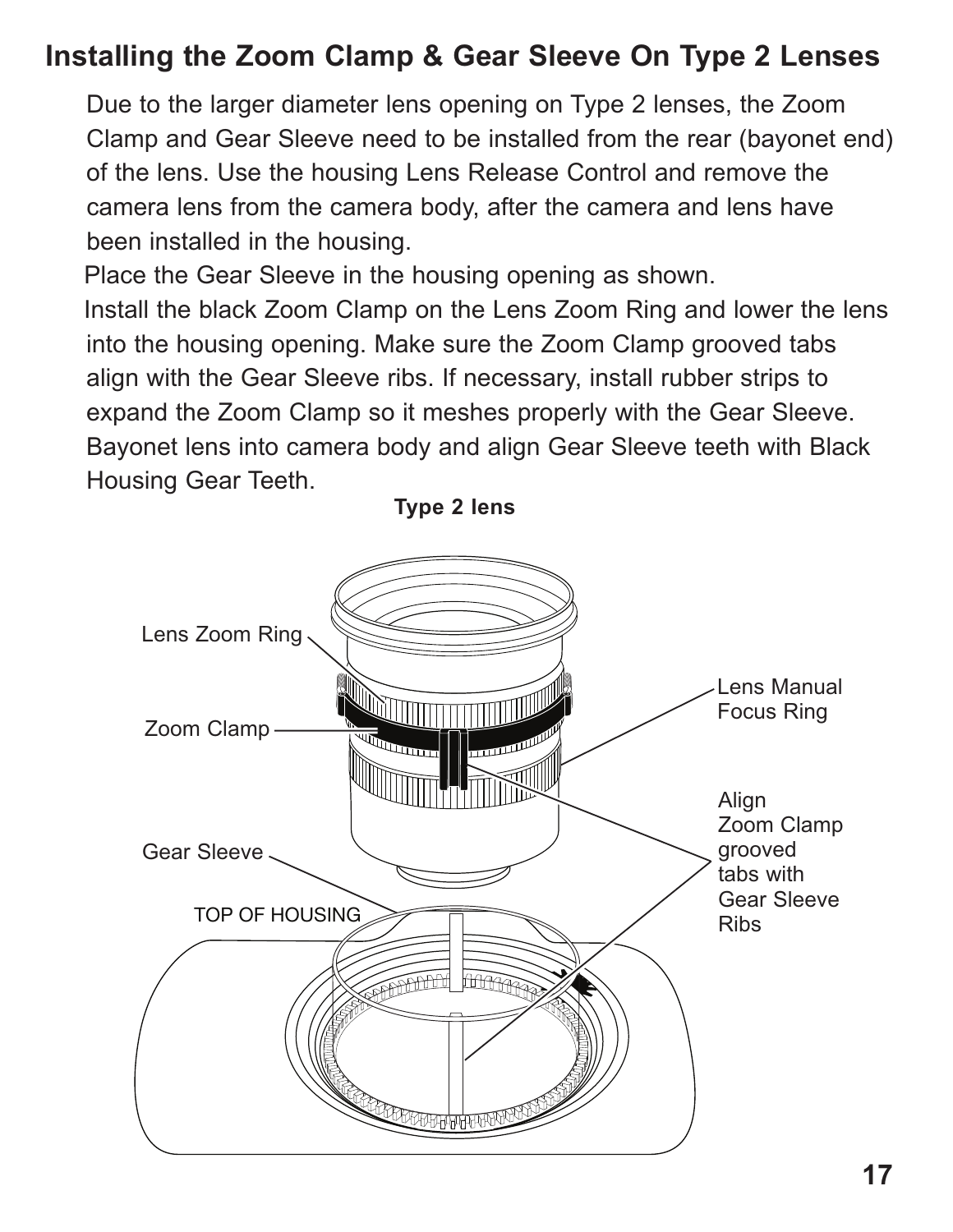### **Installing Zoom Clamp/Sleeve on Type 2 Lenses - continued**

Before installing the lens port and checking operation, make sure the teeth on the Gear Sleeve mesh with the teeth on the housing Drive Gear, shown below. When the port is installed, pages 19 & 20, it will lock the Gear Sleeve in place. After installing the port, rotate the housing Zoom Control Knob to see that the Gear Sleeve is properly rotating the Lens Zoom ring.

#### **Manual Focusing**

Ikelite DSLR housings are designed for auto-focus DSLR cameras and lenses. Manual focusing is not recommended. In some cases, if you desire to manually focus a lens, the zoom clamp must be moved onto the lens Manual Focus Ring and you must use the housing Zoom Control Knob to manually focus. This will result in loss of zoom capability.

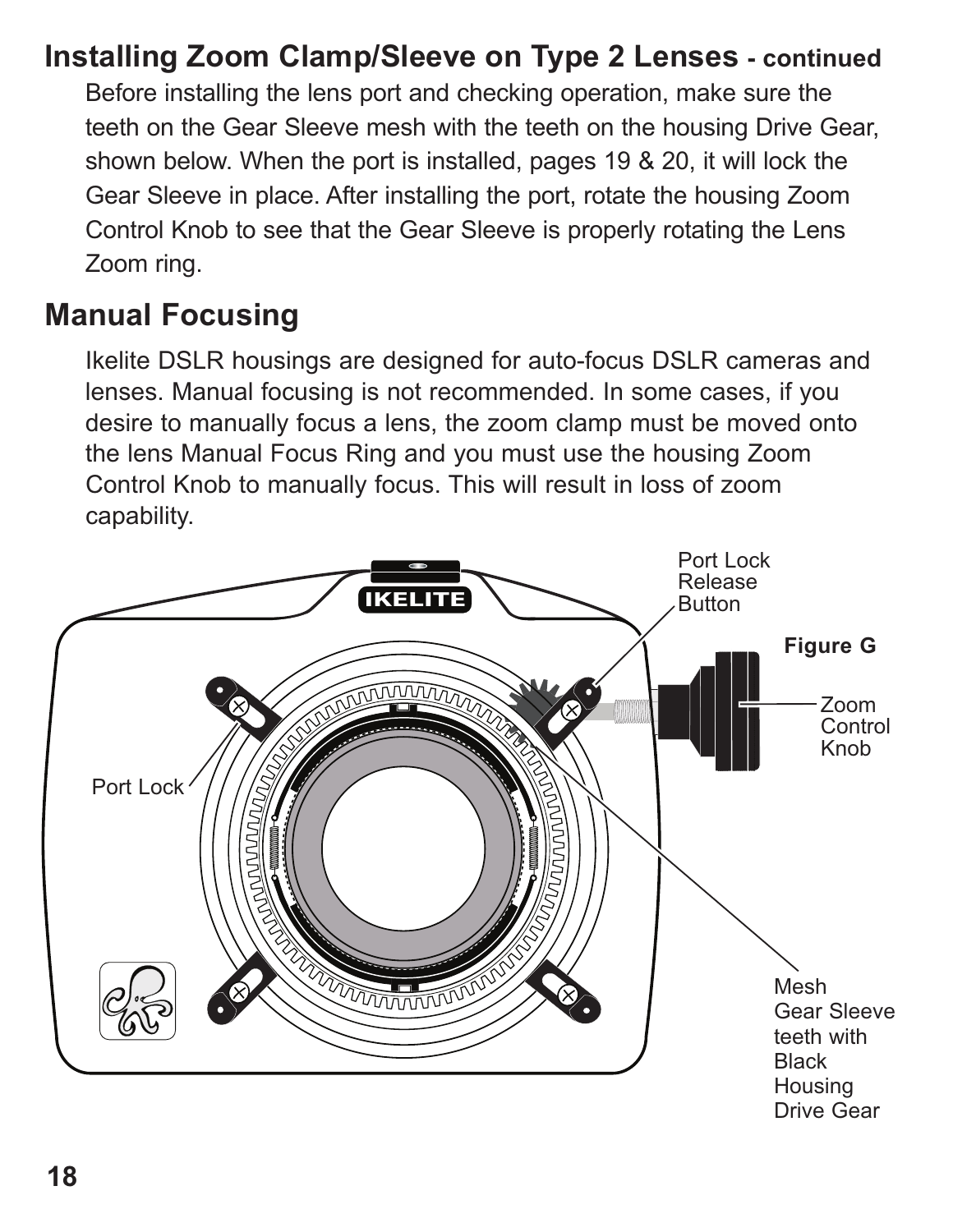### **Installing the Port**

There are four port locks on the front of the housing, see figure G, page 18. Each port lock has a Release Button. Lift the release button and slide each Port Lock away from the port opening. In the unlocked position, the Release Button will remain in the up position as shown.



To prepare the port for

installation, remove the port o-ring and lightly lubricate it. The port seal is a side-to-side seal and requires the o-ring to be lightly lubricated for easy installation. Put a small amount of lubricant on your fingers and pull the o-ring through your fingers to lightly lubricate it. Do not stretch the o-ring. Check that the lip of the port where the o-ring fits and the sealing surface on the housing are clean. Place the port, with o-ring, into the housing port opening. Press down on the port firmly and evenly until you feel the port slide into place. Continue to push down on the port and push each port lock forward until the lock fully engages. It may help to slightly rotate the port as you push in on the port lock. Visually inspect each port lock and confirm that the Port Lock Release Button is seated flush against the Port Lock Body. Do not rely on an audible "click" to indicate that the lock is engaged.

Check around the perimeter of the port seal to see that the o-ring is properly sealed and not extruded, figure 2, page 20.

It is NOT necessary to tighten housing port locks after installing a port. Port locks are factory adjusted. Slight port movement is normal after port locks have been closed and port has been secured to the housing.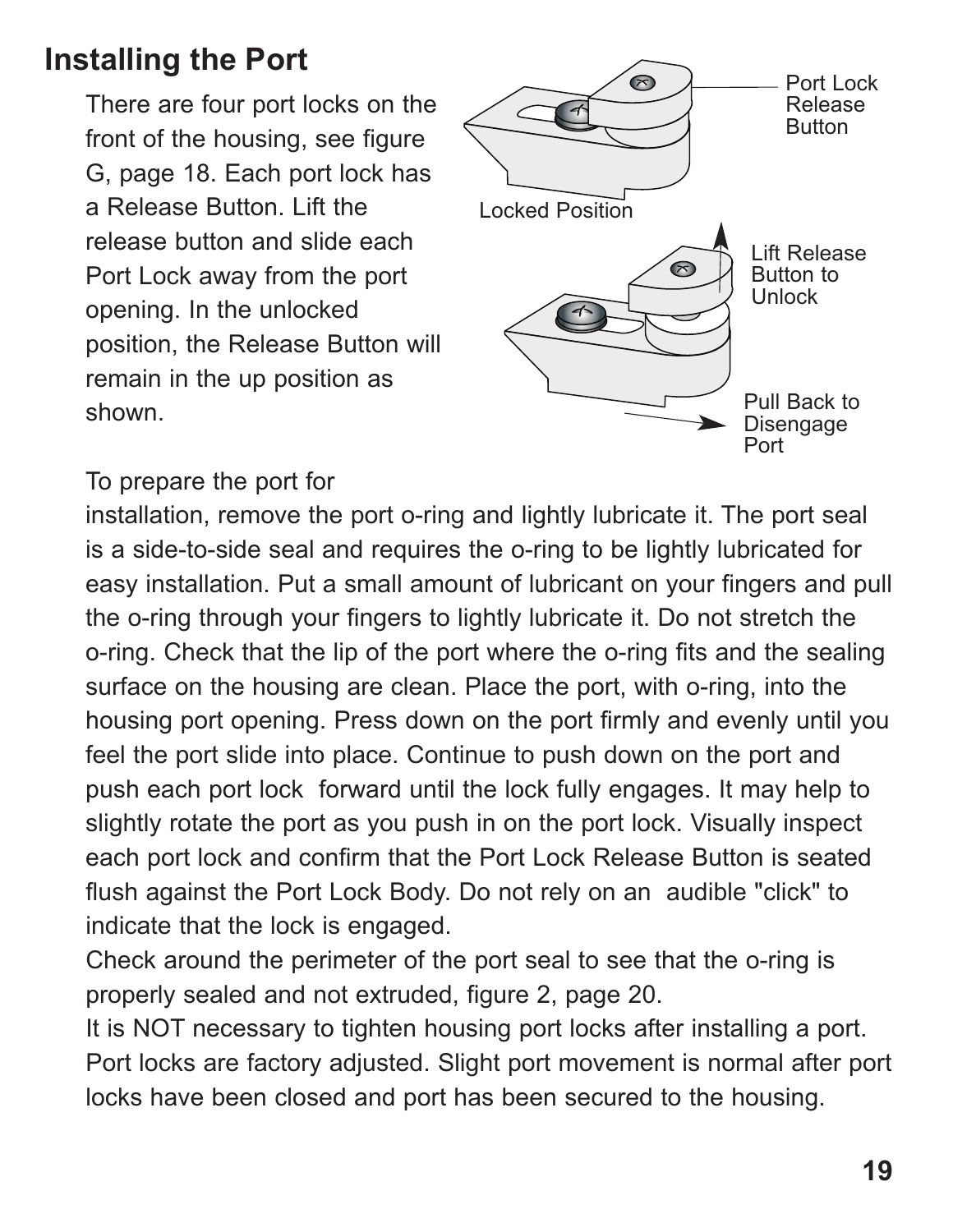#### **Installing the Port - continued**

## **To Remove Port**

To remove the port, lift up on each Release Button and slide the port lock away from the port.

## **Port Seal Inside View**

If the port is installed before the camera is inserted into the housing, look from the inside of the housing at the port seal. Check to see that the o-ring is properly seated as shown in figure 1 and not extruded as shown in figure 2.

Fig. 1 
$$
\mathbb{R}
$$





#### **Caution:**

After installing the lens and port, turn the Zoom Control knob on the housing. If the Zoom Control is difficult to turn, the gear sleeve may be warped. If necessary, reduce or omit any rubber installed on the Zoom Clamp, figure F, page 16. If the Zoom Clamp is still warped, use of the 5509.28 package may be required, see page 14.

### **Lens Ports**

A lens port must be secured to the housing **before** entering the water. Ikelite DSLR housings DO NOT come with a lens port. You must select the correct port for each lens you will be using underwater. To assure water-tightness, submerge the housing with port attached into a bathtub or shallow water without the camera installed. This will confirm correct installation of the port to the housing. For complete lens port information and compatibility with your Ikelite system, go to **ikelite.com.**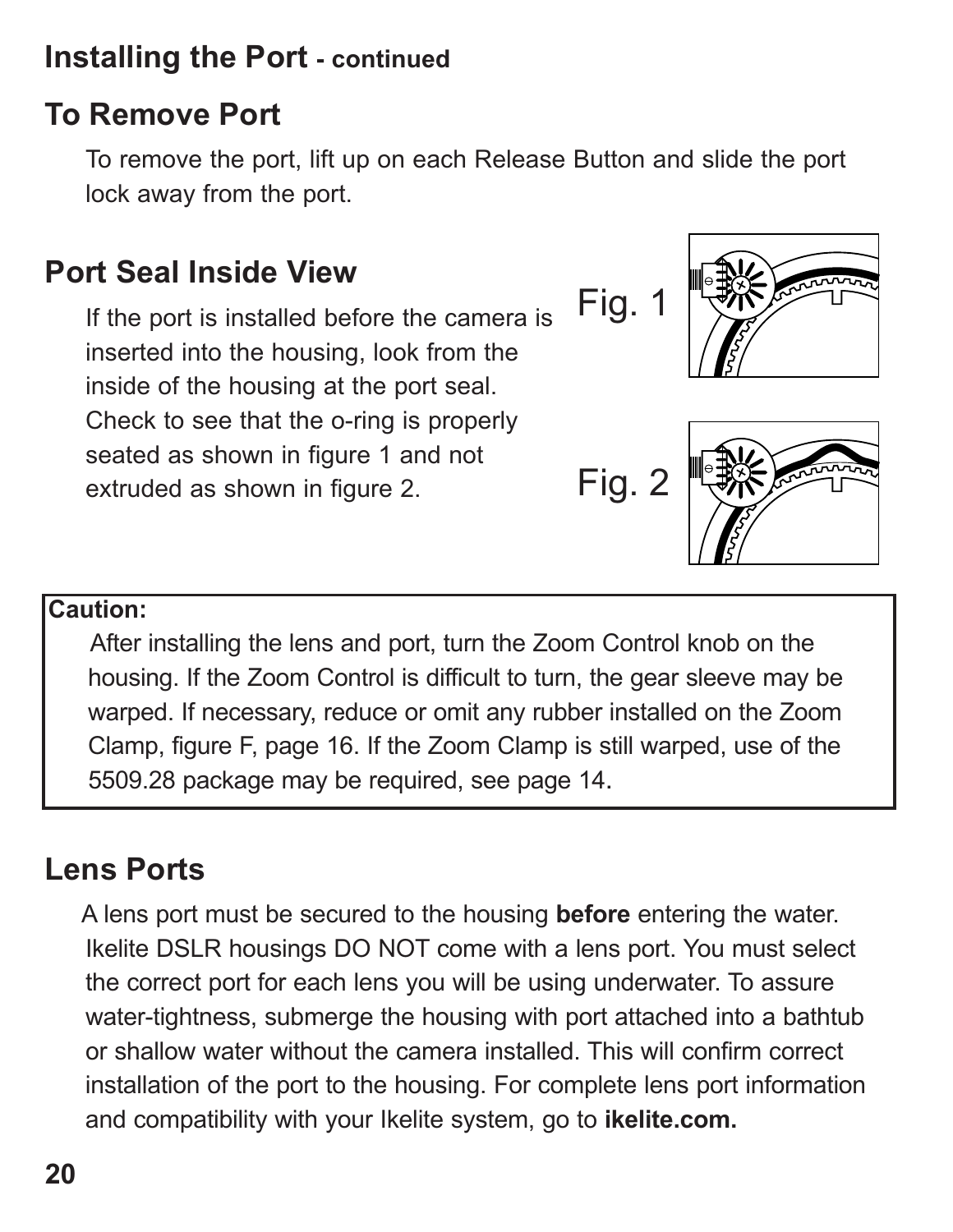#### **Attaching an Ikelite Strobe Arm to the Housing Handle**

To attach an Ikelite Arm to your Housing Handle, depress the spring-loaded Handle Push Button until it stops. Gently slide the pronged end of the Ikelite Arm into the hole in the top of the Handle as shown.

When the Ikelite Arm is properly seated, the Handle Push Button will return to its starting position.

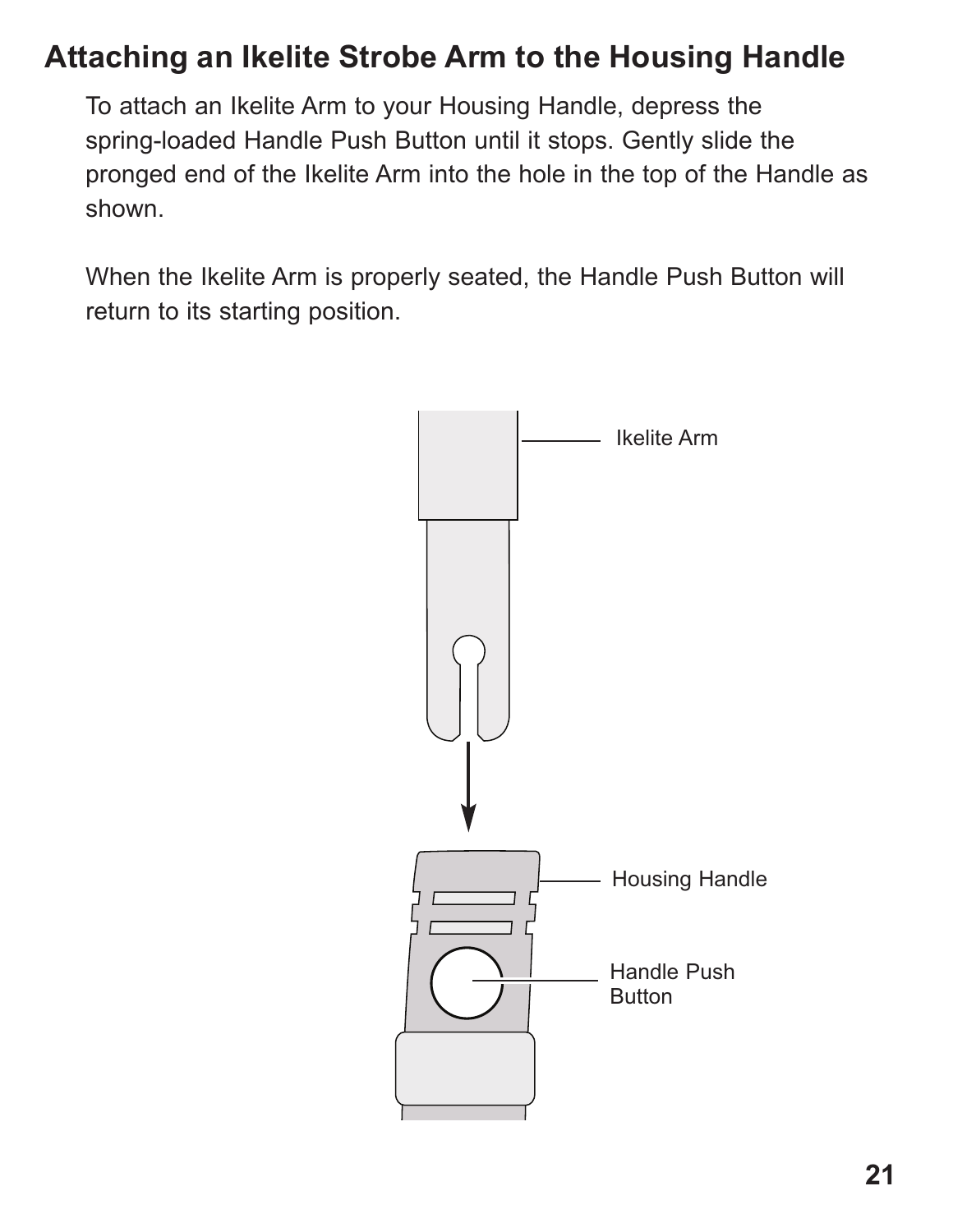# **Usage**

### **Pre-Dive Your System**

It is recommended that you take the complete system into a swimming pool before use in open water. This will give you a chance to become familiar with the handling and operation of your housing and strobe(s).

As soon as you enter the water, take a moment and check the housing to see that it is properly sealed. Next, check to see if there are any bubbles on the face of the port. If there are, take your fingers and remove them. If there are bubbles on the lens port they can produce soft focus spots in your photographs.

If a pool is not available, you can check the system for watertightness without the camera installed, in a bathtub.

#### **Lubricants**

- Ikelite provides silicone lubricant with the housing. We recommend that you use only Ikelite lubricant. Other brands may cause the o-ring to swell and not seal properly.
- Use only enough Ikelite lubricant to lightly cover control shafts and o-rings. Wipe off any excess lubricant with a clean cloth. Lubricant is not a sealant and is used to reduce friction. Excessive lubricant can collect sand and dirt which may interfere with proper sealing.
- **Note:** Lubricant is not needed on the main housing o-ring to maintain a housing seal, however, lightly lubricating this o-ring can extend it's life and aid in seeing a good housing seal. Too much lube can attract debris increasing the potential for a leak.
- **CAUTION: Never use spray lubricants as the propellant ingredient can cause the plastic housing to crack. Use ONLY Ikelite lubricant**.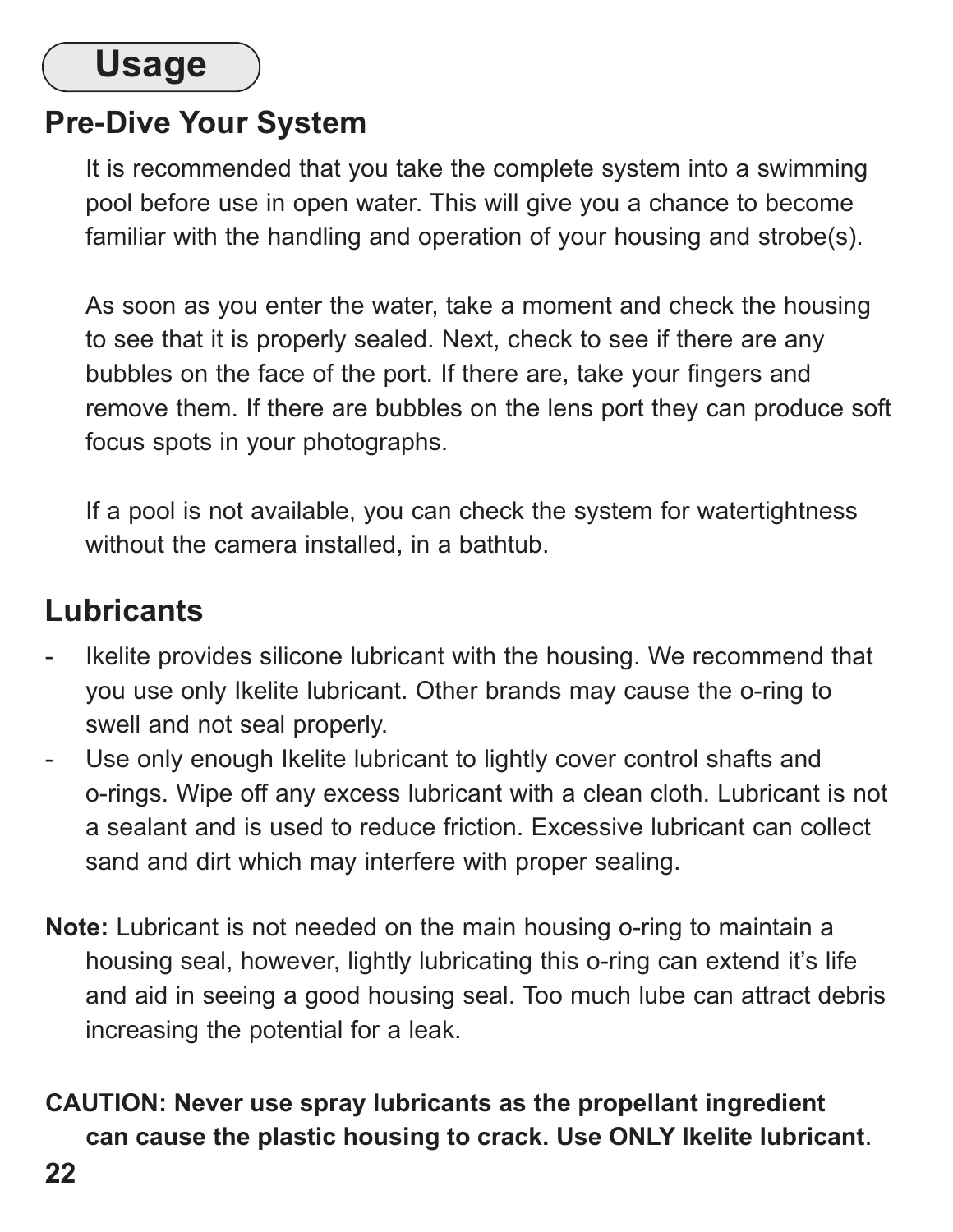#### **Troubleshooting** Push buttons or controls are sticky and hard to operate Remove the camera and rinse the closed housing in fresh water. Vigorously press each push button in and out several times to release any trapped saltwater or debris. - Press a sticky push button all the way in and place a small amount of lube on the small end of the push button shaft at it's base. Release and operate the push button several times to distribute the lube. If a control is sticky, grab the control knob, pull it out, and then push back in. If still sticky, see the Control Maintenance section - pages 26 & 27. - Return housing to Ikelite for routine maintenance. **Problem Solution** Image is over- or under-exposed - Check that the strobe(s) are firing when taking a picture. - When using an external strobe, make sure it is turned on, set properly, and it's battery is charged. - Check any corded connection points. - Adjust camera shutter speed, aperture, or exposure compensation. - Move closer to or further away from the subject. Water enters the housing - Remove, clean and properly lubricate the main housing and port o-rings. - Look for hairs, dirt, or foreign debris crossing the o-ring seal. - Reassemble the housing without a camera installed and pressure test or take diving. Return housing to Ikelite for routine maintenance.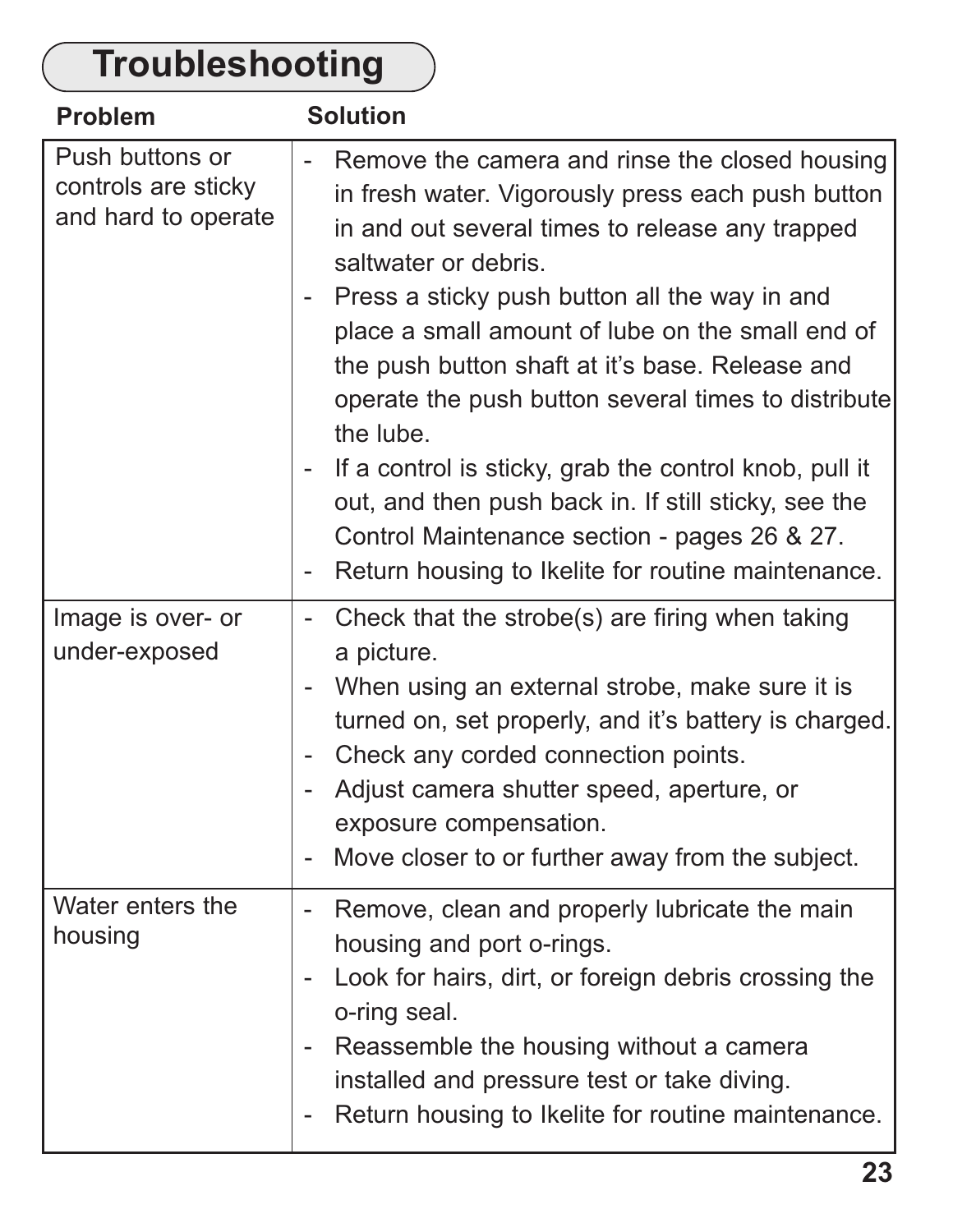| Problem                                                | <b>Solution</b>                                                                                                                                                                                                                                                                                                                                                                                                                                                                                                                                                                                                                                                                                                                                            |
|--------------------------------------------------------|------------------------------------------------------------------------------------------------------------------------------------------------------------------------------------------------------------------------------------------------------------------------------------------------------------------------------------------------------------------------------------------------------------------------------------------------------------------------------------------------------------------------------------------------------------------------------------------------------------------------------------------------------------------------------------------------------------------------------------------------------------|
| Camera does not<br>take a picture or<br>focus properly | Install a fully charged battery.<br>A housing control is engaging a camera function<br>-<br>and will not allow the shutter to fire.<br>There is not enough available light for the camera<br>to properly focus. Add a focusing light or strobe<br>with a built-in focusing light to your system.<br>Select a center focus point in your camera menu.<br>Add a +4 diopter (close-up filter) to the lens.<br>-                                                                                                                                                                                                                                                                                                                                               |
| Housing is hard to<br>close                            | Make sure the camera is mounted properly on the<br>$\overline{\phantom{0}}$<br>camera tray and housing controls are out of the<br>way.                                                                                                                                                                                                                                                                                                                                                                                                                                                                                                                                                                                                                     |
| Fogging occurs on<br>the Lens Port                     | Humid air is trapped inside the housing.<br>$\overline{\phantom{a}}$<br>The camera produces heat and may condense<br>any trapped moisture forming fog on the lens port.<br>Close the housing in an air-conditioned room or<br>vehicle, or in front of an air-conditioner.<br>The housing should not be in direct sunlight for an<br>extended period of time.<br>Purchase desiccant packs from a local camera<br>$\overline{\phantom{0}}$<br>store and place one or two packs in your housing<br>before each day of diving.<br>If moisture or water droplets are present around<br>the controls or sealing areas, return the housing to<br>Ikelite for evaluation.<br>- Clean the main housing o-ring, port o-ring, and<br>sealing surfaces of the housing. |
| Pictures are too blue<br>or too green                  | Use custom (manual) white balance if available.<br>$\overline{a}$<br>Add an external strobe.<br>Move in closer to your subject.                                                                                                                                                                                                                                                                                                                                                                                                                                                                                                                                                                                                                            |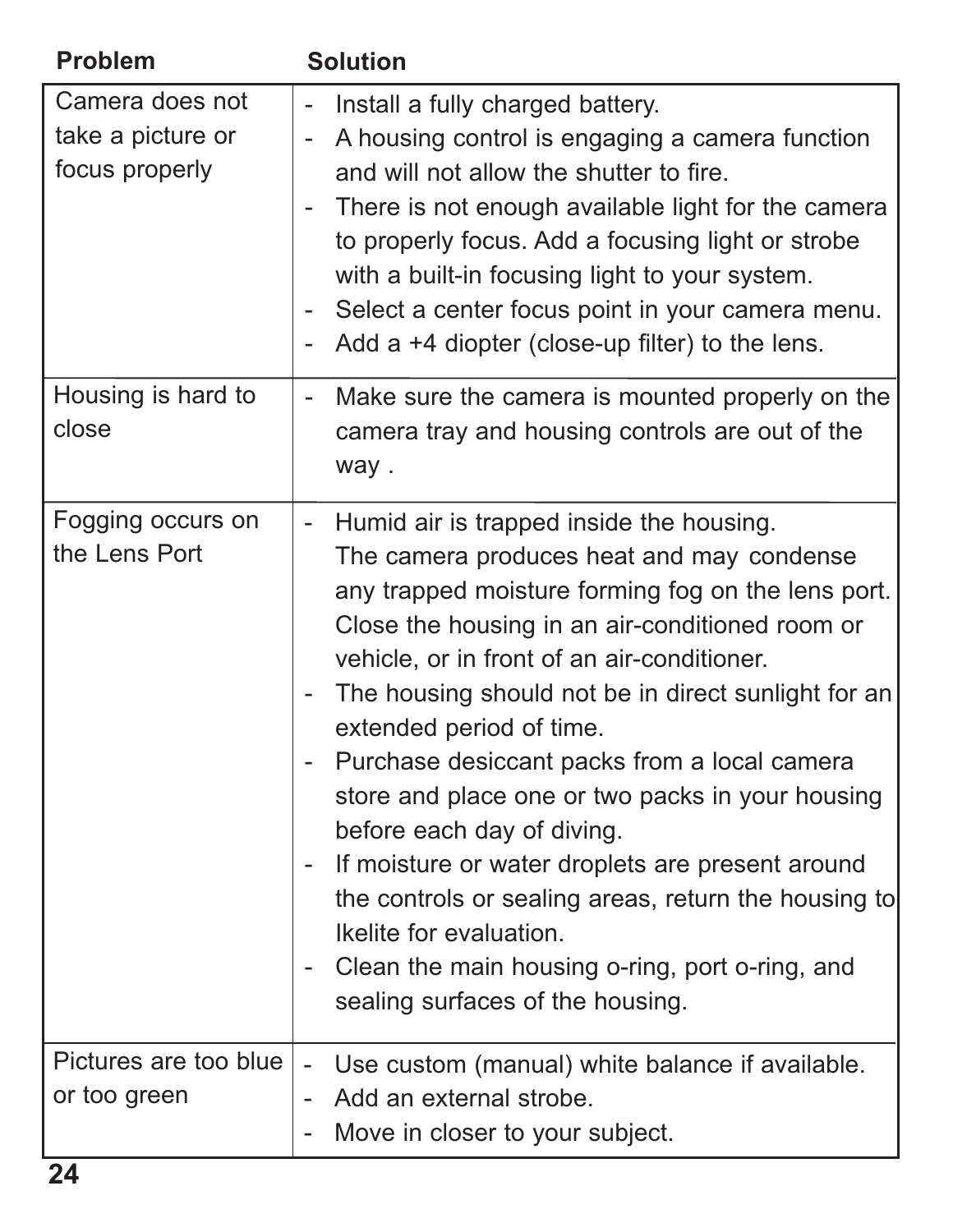# **Recommended Accessories**

A full range of accessories are available to support your housing. Please visit **ikelite.com** to see the most current information about recommended accessories for your housing.

#### **Accessory Mounting Points**

The top of the SLR-DC housing features a 1/4-20 threaded mounting point for the attachment of a focus light, video light or other lightweight accessories. DO NOT attach heavy items to this mount and always use the correct length screw to attach a component.

The bottom of the SLR-DC housing tray also features five 1/4-20 threaded mounting points for attachment of a tripod or other accessories.

#### **EV-Controller Use**

TTL flash control is not available when using an EV-Controller, and therefore an EV-Controller is not recommended for use with this housing.

**Note:** The EV-Controller cannot be used as a slave. If hardwired to the housing, set the EV-Controller to Non pre-flash.

The EV-Controller used with Ikelite DS Strobes has two user settings. One setting is for strobe selection, the other is for pre-flash "P" or non pre-flash " $\mathcal{D}$ ." Most cameras use a pre-flash. This means the EV-Controller should be set to the pre-flash "P" position when used with this camera as a slave. If a manual mode is used that does not emit a pre-flash, set the EV-controller to the non pre-flash " $\mathcal{P}$ " position.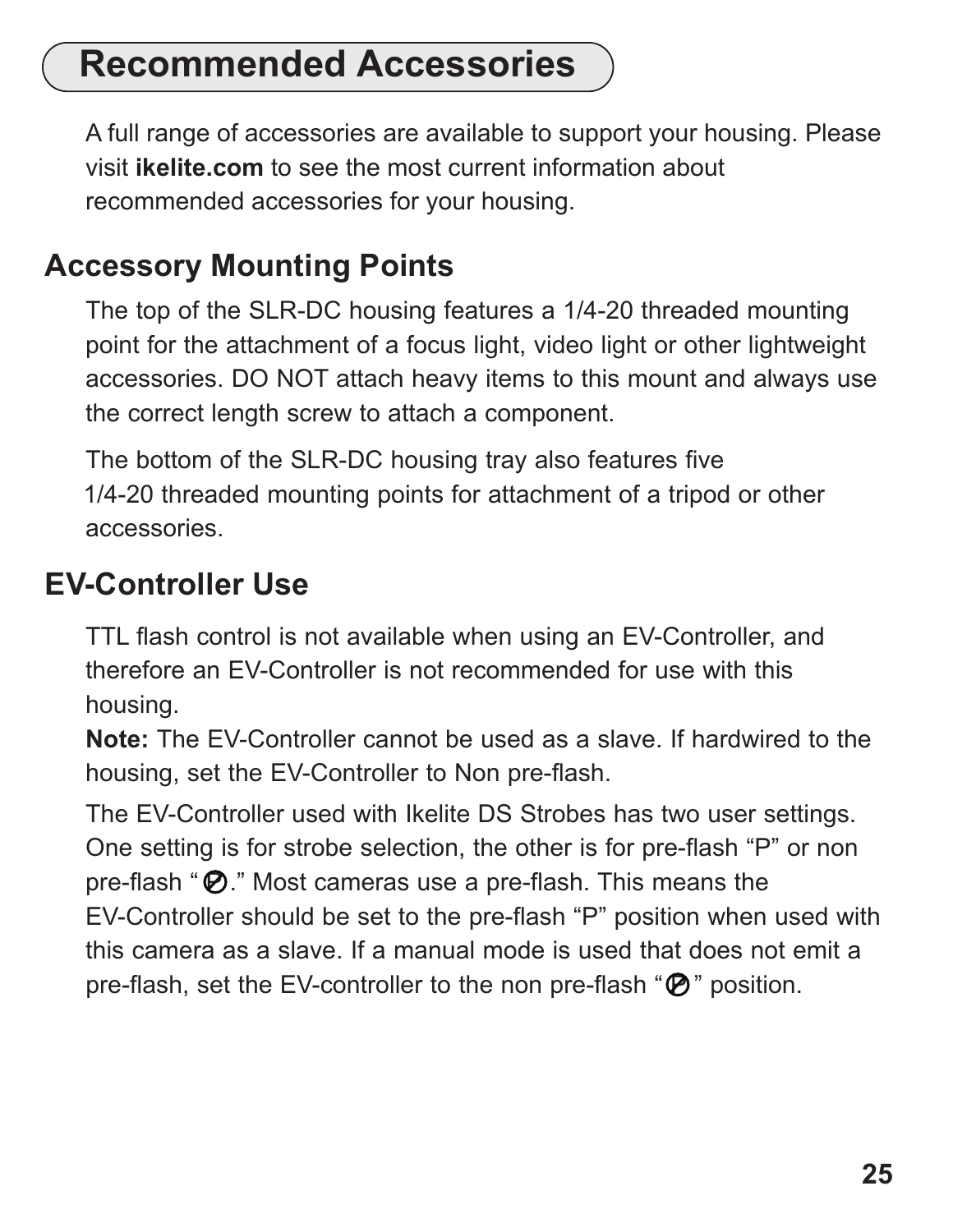# **Maintenance**

#### **Control Maintenance**

Ikelite controls are designed to provide years of reliable service with minimal maintenance.

- Push button controls require no maintenance other than rinsing in fresh water after saltwater use. If a push button control becomes difficult to push or if it sticks when depressed, soak the housing in luke warm fresh water. After a few minutes, operate the push button. If this does not correct the problem, return the housing to Ikelite for maintenance.
- Some of the controls have long shafts. These controls can be pulled out, exposing the shaft, diagram B, page 27. To lubricate the control, gently pull on the knob until the stainless steel shaft is exposed. Lightly lubricate the shaft, then move the shaft in and out several times. This will lubricate the x-ring in the Ikelite control gland. This should be done before using the housing after a prolonged storage period, or once a week when the housing is in constant use.
- Some of the controls have a short shaft and cannot be pulled out exposing the shaft for lubrication. In the unlikely event one of these controls sticks or becomes difficult to operate you can remove the control from the housing and lubricate it, or return the housing to Ikelite for maintenance. To remove the control, diagram A, page 27, loosen the set screw in the knob (allen wrench required); remove the knob. If there is salt or dirt build-up on the exposed control shaft, clean the shaft. Open the housing and gently slide the control shaft out of the control gland. Clean and lightly lubricate the shaft, including the end of the shaft. Slide the shaft back into the control gland and gently slide it back and forth a few times without fully removing the shaft from the gland. Replace the knob noting the flat area on the shaft. The set screw in the knob should tighten down against the flat area on the control, so the knob does not turn on the shaft.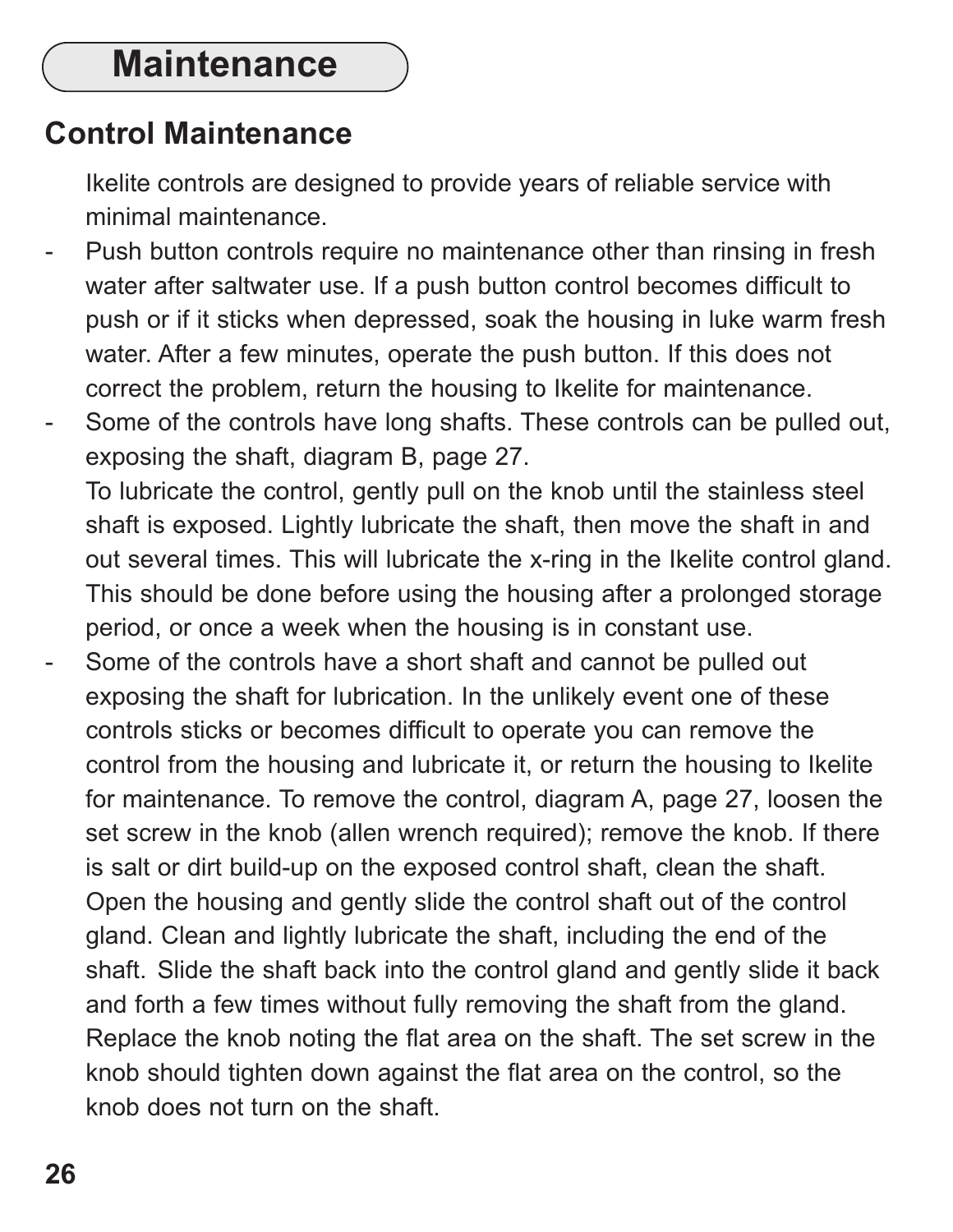### **Control Maintenance - continued**

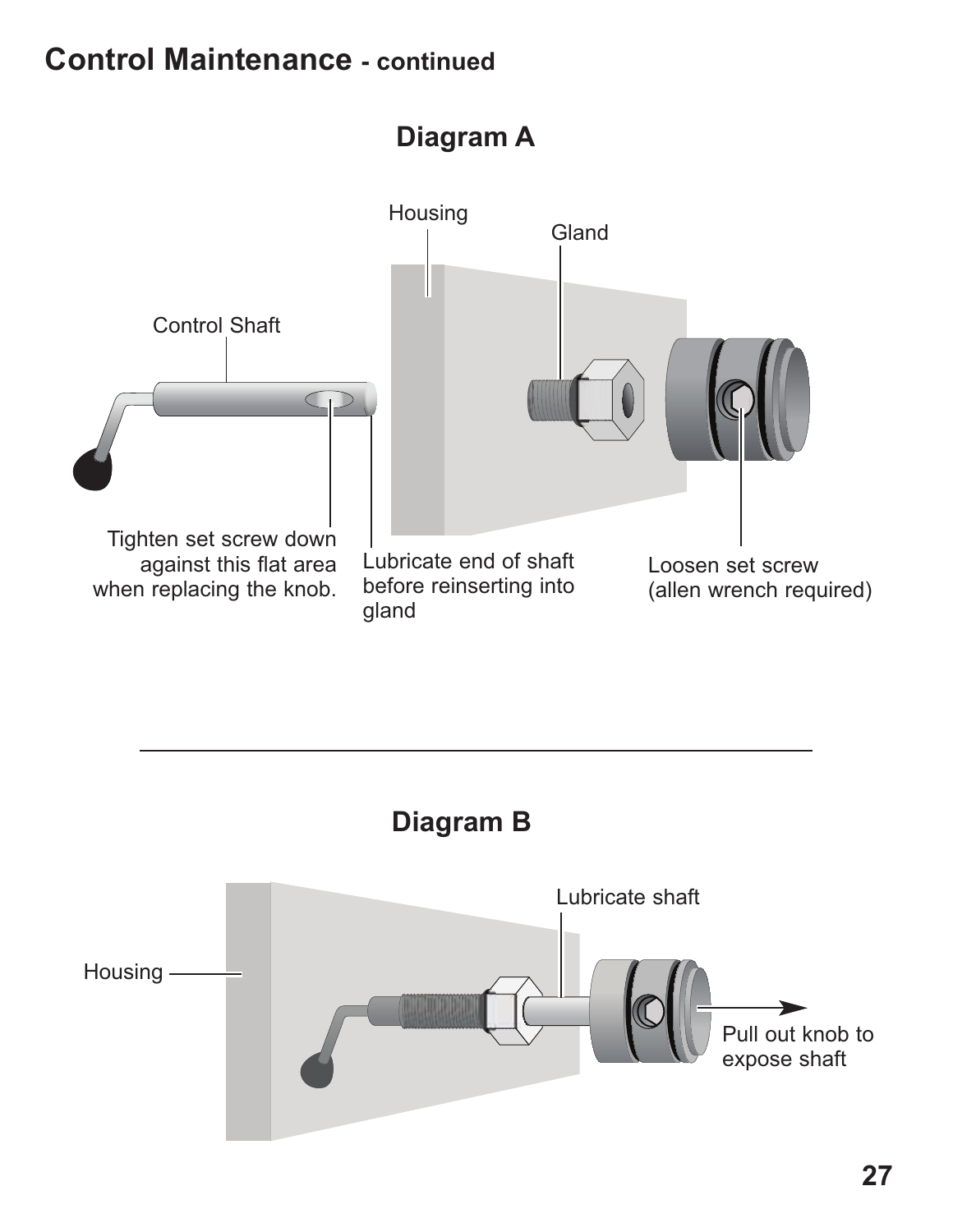## **Housing Maintenance**

Your Ikelite Housing should be given the same care and attention as your other photographic equipment. In addition to normal maintenance, we recommend your housing be returned to Ikelite (every 2-3 years or 50 dives), to be checked and pressure tested.

- **Do Not** leave the camera and housing in direct sunlight for prolonged periods. Heat may damage the camera.
- Do Not ship the camera in the housing.
- Before using the housing, always check the tightness of the **set screw** in each control knob.

Check each **control gland** penetrating the housing to make sure they are tight. There is a slight chance that either could vibrate loose during travel.

- Keep the back and port o-ring clean and lightly lubricated. To lubricate, remove the o-ring from the back. Put a small amount of lkelite lubricant on your fingers. Pull the o-ring through your fingers to apply a light coating of lubricant. Only apply enough lubricant to make the o-ring feel slick. **Do Not stretch the o-ring**. This light coating of lubricant will help to keep the o-ring from drying out and will help to show a dark sealing line when the housing back is properly sealed.
- Keep the area where the o-ring fits and the sealing surface clean.
- Rinse the housing exterior thoroughly in freshwater after each saltwater use. Depress push buttons several times during rinse. Dry with a soft cloth. Dry port to eliminate water spotting.

After several uses in saltwater, soak the housing in a mild soap solution, rinse, and dry.

- Although not recommended, if it is necessary to remove a housing push button, **Do Not** re-use the E-clip. Contact Ikelite for replacement E-clips (part #0319.12).
- **CAUTION:** Never use spray lubricants as the propellant ingredient can cause the plastic housing to crack. **Use only Ikelite lubricant***.*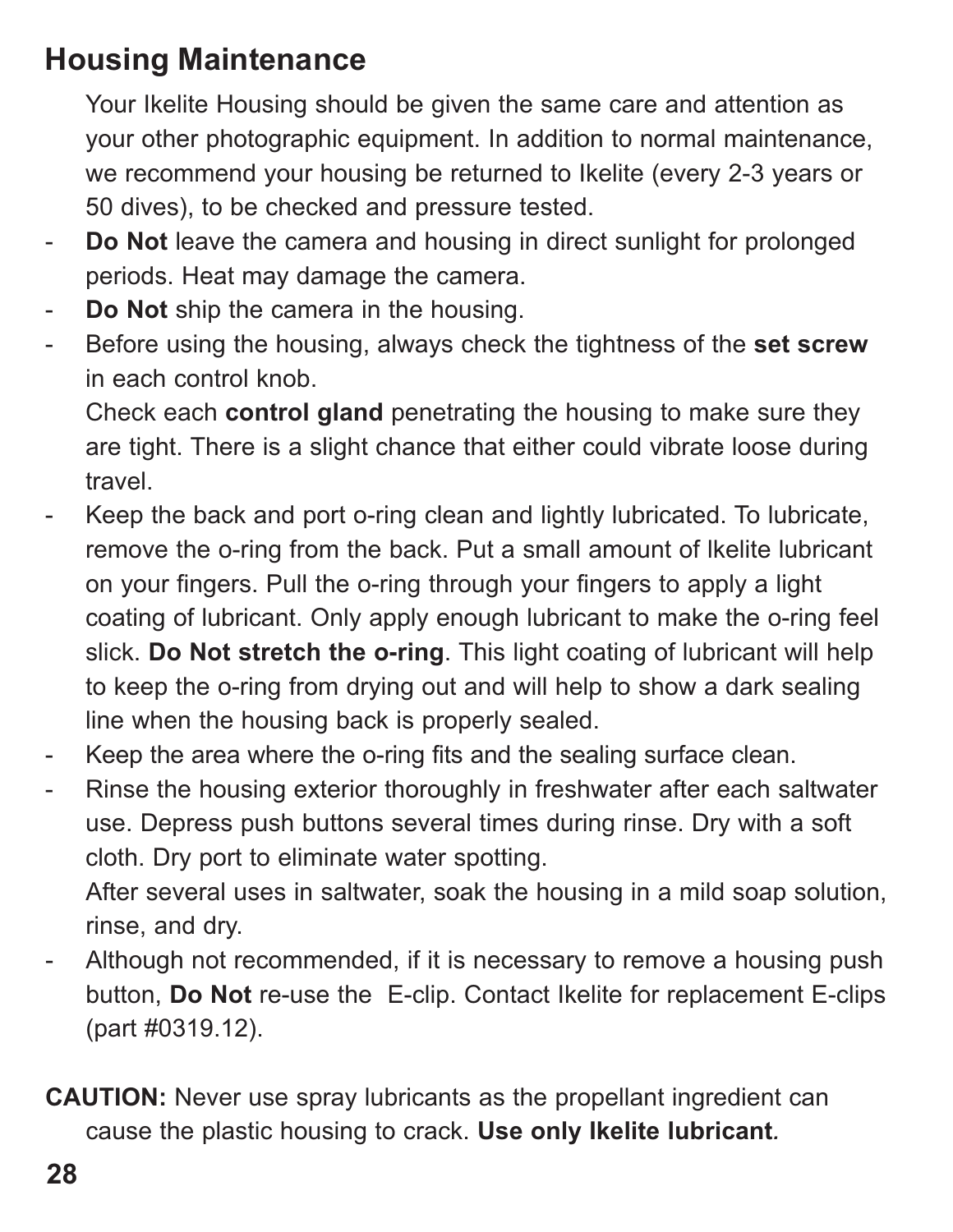# **Storing the Housing**

When the housing is going to be stored for a prolonged period it should be soaked in a mild soap solution, rinsed, and dried thoroughly. Remove the back and port from the housing. Remove the back and port o-rings, lightly lubricate them and place them in a plastic ziploc bag. Place the plastic bag inside the housing for storage. Operate the push buttons periodically.

# **Spare Parts**

- 0132.59 ............Spare Main Housing O-ring
- 0105 ................Spare Port-to-Housing O-ring
- 5020 ................Silicone Lubricant in 4 1cc Tubes
- 5512.68 ............O-ring Kit with Main O-ring, Port O-ring, & 1cc Lubricant
- 0333.6 ..............Tray Mounting Screw 12-24 x 1/2 in. Stainless
- 0212.12 ............1/4 in. Shoulder Washer for 12-24 Screw
- 9104.5 ..............Waterproof Bulkhead Cap
- 0200.91 ............Body Cap

# **Photo Tips**

- The number one rule in underwater photography is to eliminate as much water between the camera and subject as possible. Get as close as you can to the subject, then use the zoom. If you are using flash for still photos, subjects beyond 6 feet (1.8m) will not have much color regardless of strobe power.
- Photograph in clear water; do not stir up the sand or silty bottom. If backscatter becomes a problem in the environment you are photographing, an external flash will help eliminate much of the backscatter.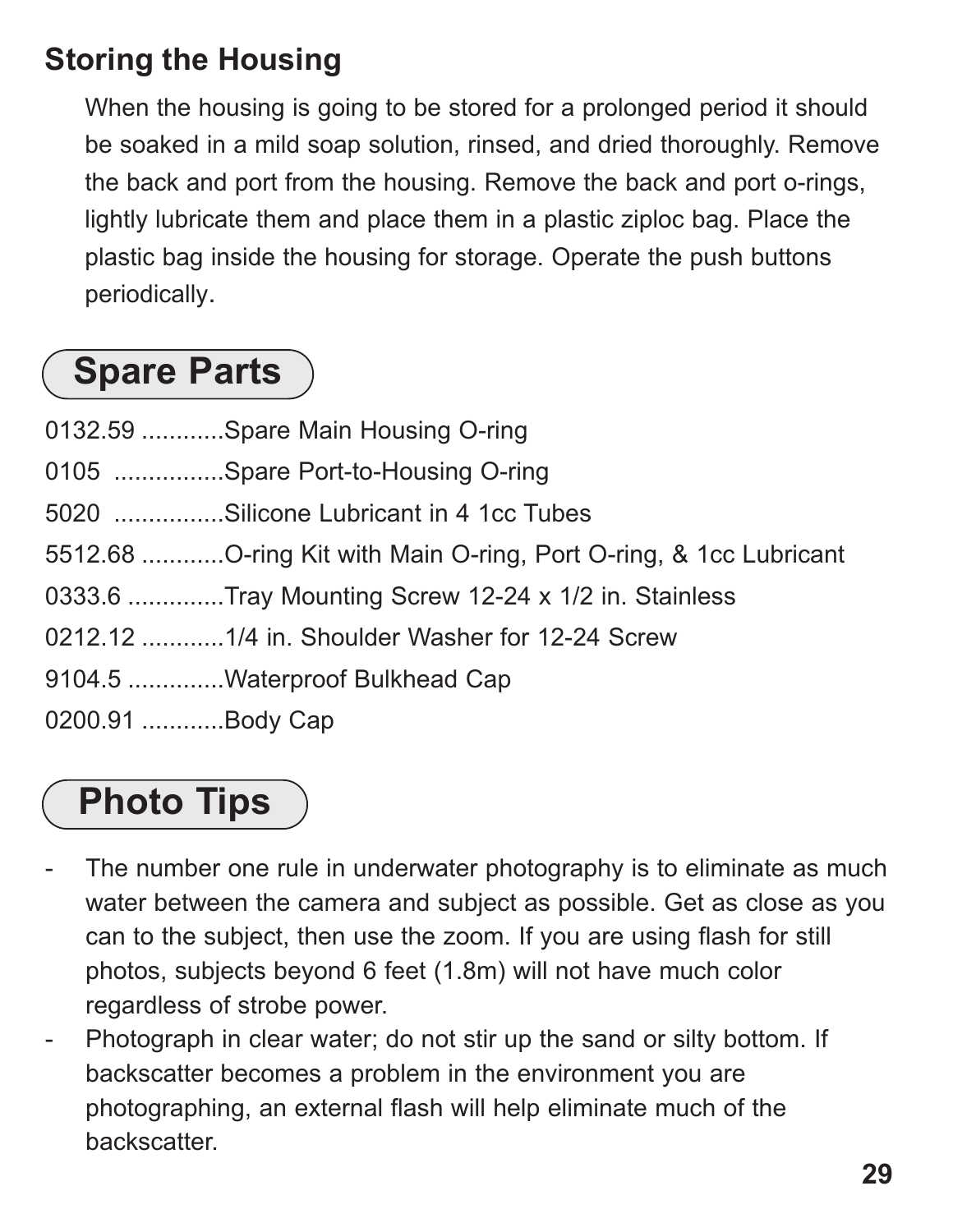## **Photo Tips - continued**

- Many digital cameras have a slight lag time between when you press the shutter release button and the camera actually takes the picture. Hold the housing steady a second or two after pressing the shutter release button.
- Do not shoot down on subjects as they will quite often blend into the background and be difficult to see in the photograph. Shoot subjects straight on or shoot up at a slight angle using the blue water as a contrasting background.
- When using daylight or flash, if your camera consistently over or underexposes the image, you may want to adjust your camera's exposure compensation  $\overline{\mathbf{z}}$  settings.
- If you error in exposure, it is better to have the image slightly underexposed rather than overexposed. An overexposed image is missing color information which cannot be adjusted in a photo processing program. A slightly underexposed image has color information that can be adjusted.
- It is important to respect all living creatures underwater, including people, marine life, and coral. While we encourage people to get close to their subjects when taking a photograph, they should not touch, lie on, or in any way disturb the things they find underwater.

# **Customer Support**

Please read the troubleshooting section of this instruction manual before contacting Ikelite Technical Support.

Ikelite Underwater Systems Service Department 50 West 33rd St. Indianapolis, IN 46208 USA Email: ikelite@ikelite.com Phone: 317-923-4523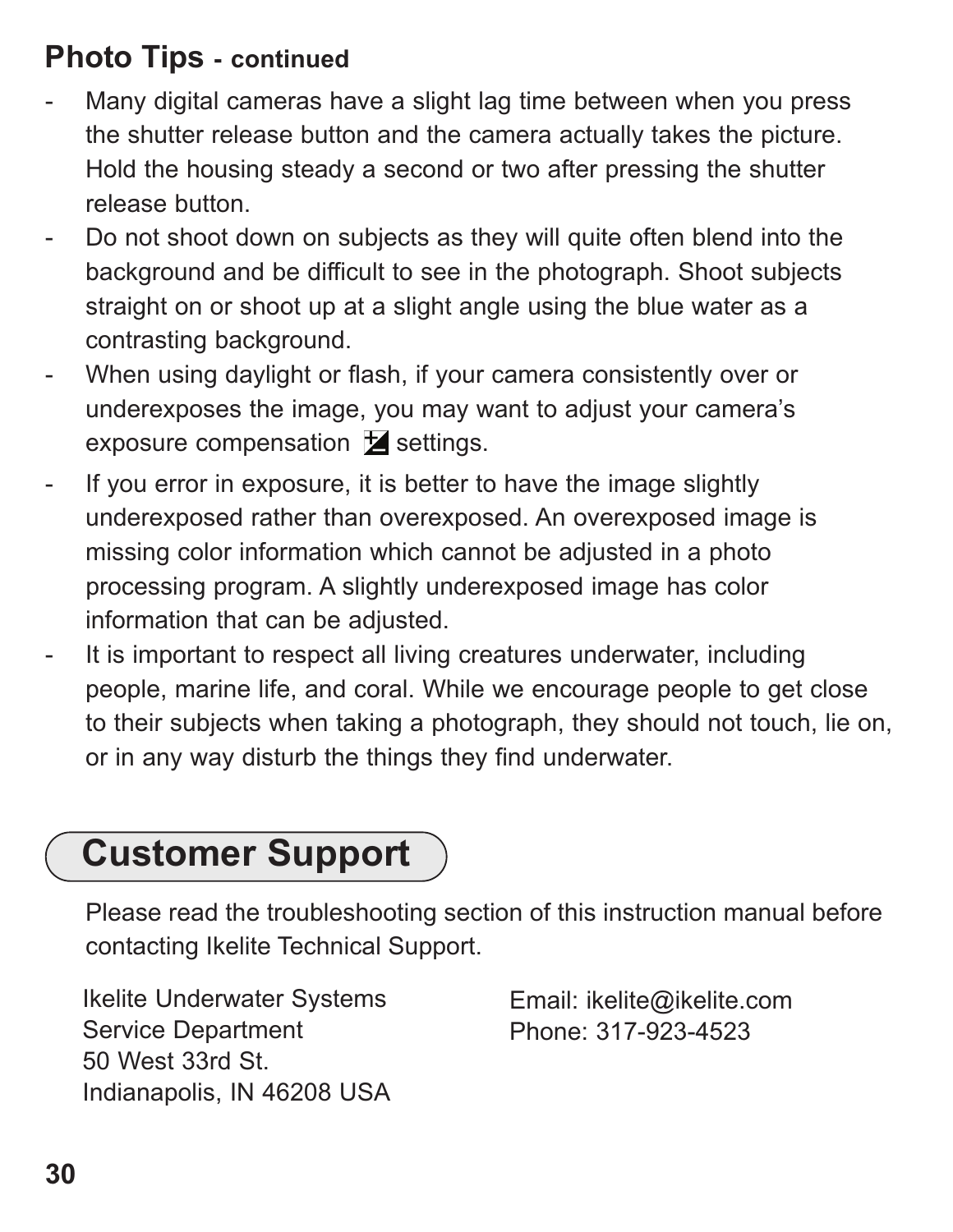# **Limited Warranty**

This Ikelite product is warranted against any manufacturing defects for a period of one (1) year from the original date of purchase. Defective products should be returned to Ikelite postage paid. Ikelite will, at its sole discretion, repair or replace such products, and will return to customer postage paid. All other claims of any nature are not covered. Except as mentioned above, no other warranty expressed or implied applies to this Ikelite product**.**

# **Returning Products For Service**

Ikelite is most interested in performing any service to ensure that all products perform as intended. Evidence of purchase date must be provided to obtain warranty service.

No prior authorization is required. You may return directly to us or through your dealer. Please include a brief description of the problem, any relevant email correspondence, and/or instructions on what you want us to do. Always include name, shipping address, email address, and phone number inside of the package. Send postage paid to:

*Ikelite Underwater Systems Attention: Service Department 50 West 33 Street Indianapolis, IN 46208 USA*

No reimbursements for postage paid will be issued. You may also want to insure the package.

#### **Returning Products for Service (outside the United States)**

For the separate international customs documentation form that you complete to accompany the shipment, please state or designate that the enclosed products were originally manufactured in the USA and are being returned to the manufacturer for repair service. Value of the equipment listed for customs purposes should be zero.